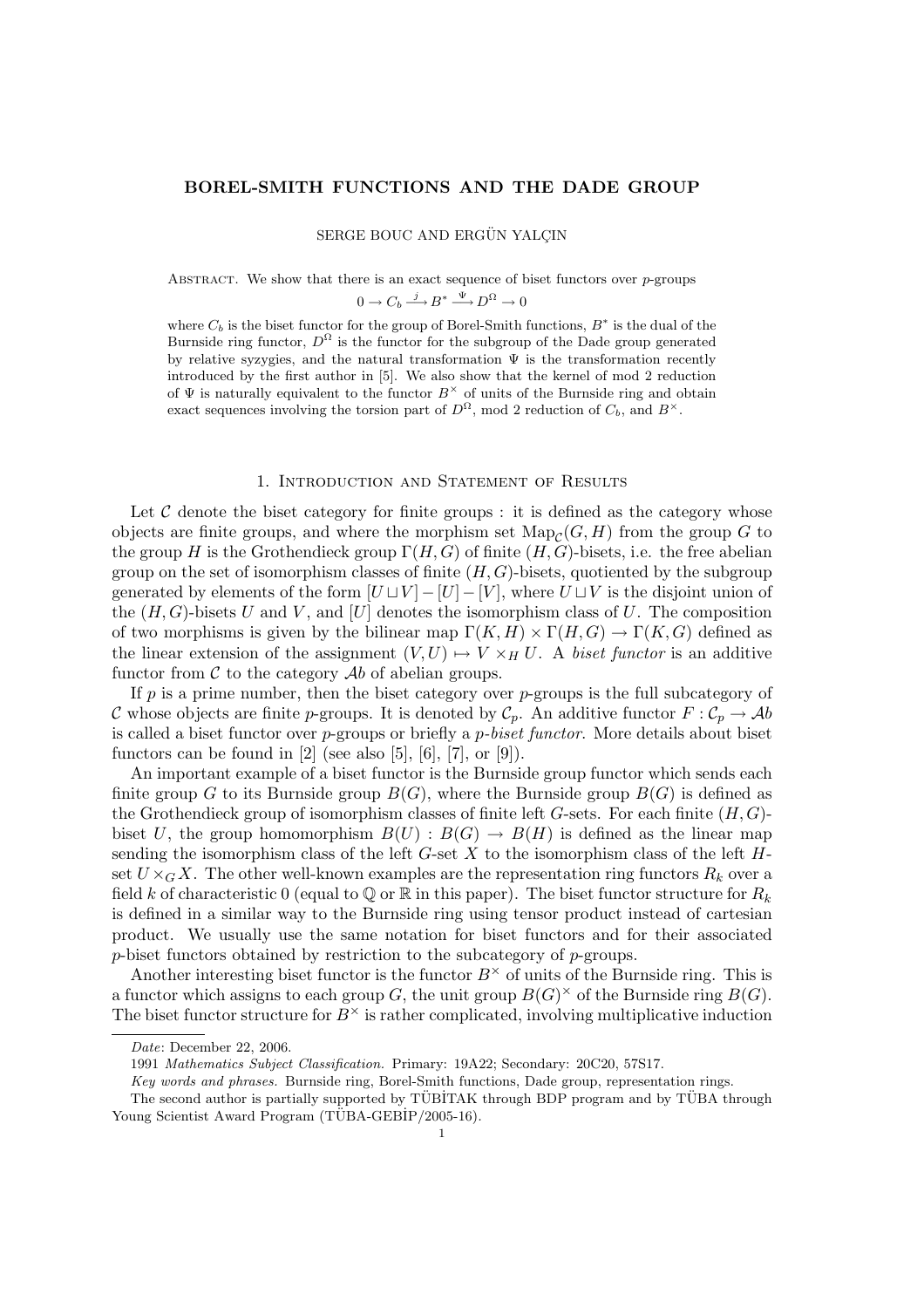instead of the usual induction. The details of this structure can be found in Section 5 of [8] and Section 2 of [14].

In this paper, we are particularly interested in two other  $p$ -biset functors. One is the dual of the Burnside ring functor  $B^*$  which assigns to each p-group P the dual group  $B^*(P) = \text{Hom}(B(P), \mathbb{Z})$  and to each  $(Q, P)$ -biset U, the transpose of the linear map  $B(U^{op}): B(Q) \to B(P)$ . Here  $U^{op}$  denotes the  $(P,Q)$ -biset which is isomorphic to U as a set and whose  $(P, Q)$ -action is given by  $g \cdot u \cdot h = h^{-1} u g^{-1}$ . The second functor is the functor  $D^{\Omega}$  which sends each p-group P to the subgroup  $D^{\Omega}(P)$  of the Dade group  $D_k(P)$ generated by relative syzygies. Here k can be taken as any field of characteristic  $p$ , and the choice does not affect the structure of the group  $D^{\Omega}(P)$ . The biset functor structure of  $D^{\Omega}$  is described in [3]. The definition of tensor induction and verification of composition rule is particularly difficult. The following theorem is proved in [5].

**Theorem 1.1** (Bouc [5]). There is a unique natural transformation  $\Psi : B^* \to D^{\Omega}$  of p-biset functors with the property that

$$
\Psi_P(\omega_X) = \Omega_X
$$

for any finite p-group  $P$  and any finite  $P$ -set  $X$ .

The element  $\omega_X \in B^*(P)$  denotes the homomorphism  $B(P) \to \mathbb{Z}$  such that  $\omega_X(P/H)$  is equal to 1 if H fixes a point on X and equal to 0 if it does not. The element  $\Omega_X \in D^{\Omega}(P)$ is the equivalence class of the endo-permutation module  $\Delta_k(X)$ , where  $\Delta_k(X)$  is the kernel of the augmentation map  $\varepsilon : kX \to k$  (in the cases where  $\Delta_k(X)$  is not a capped endopermutation module, we take  $\Omega_X = 0$ . The fact that  $\Psi_P$  is a well-defined homomorphism is a nontrivial fact requiring verification that both  $\omega_X$  and  $\Omega_X$  are subject to the same set of relations. We refer the reader to [3] and [5] for details.

Note that the dual of the Burnside ring  $B^*(P)$  can be naturally identified with the group of super class functions  $C(P)$  where a super class function is a function from the set of subgroups of  $P$  to the integers which is constant on the conjugacy classes. The identification comes from the duality pairing  $C(P) \times B(P) \to \mathbb{Z}$  defined by  $(f, [G/H]) =$  $f(H)$ . Under the identification  $B^* \cong C$ , the kernel of  $\Psi_P$  can be described as a subset of super class functions formed by super class functions satisfying a certain set of conditions. We observe that these conditions are exactly the same as the conditions known as the Borel-Smith conditions (see Definition 3.1). We obtain the following:

**Theorem 1.2.** The kernel of  $\Psi : B^* \to D^{\Omega}$  is naturally equivalent to the biset functor  $C_b$ of Borel-Smith functions under the identification of  $B^*$  with the functor C of super class functions. Hence, there is an exact sequence of p-biset functors of the form

$$
0 \to C_b \xrightarrow{j} B^* \xrightarrow{\Psi} D^{\Omega} \to 0.
$$

The Borel-Smith conditions are the conditions which the dimension function of a homotopy representation satisfies. This suggests that the exact sequence given in Theorem 1.2 has some geometric meaning. One probably needs to extend the concept of homotopy representation in a suitable way so that it includes G-CW-complexes which are homotopy equivalent to a wedge of spheres. If this can be done, then it may lead to a more natural description of the transformation Ψ. At this point we do not know how to do this and we leave it as an open problem.

In [5], the first author considers another subfunctor of  $B^*$ , namely the dual of rational representations functor  $R^*_{\mathbb{Q}}$ . Note that by the Ritter-Segal theorem, the linearization map  $\text{Lin}_{\mathbb{Q}} : B(P) \rightarrow R_{\mathbb{Q}}(P)$  is surjective for every p-group P, so the dual of the natural transformation Lin<sub>Q</sub> gives an injective natural transformation  $i: R^*_{\mathbb{Q}} \to B^*$ . In [5], it is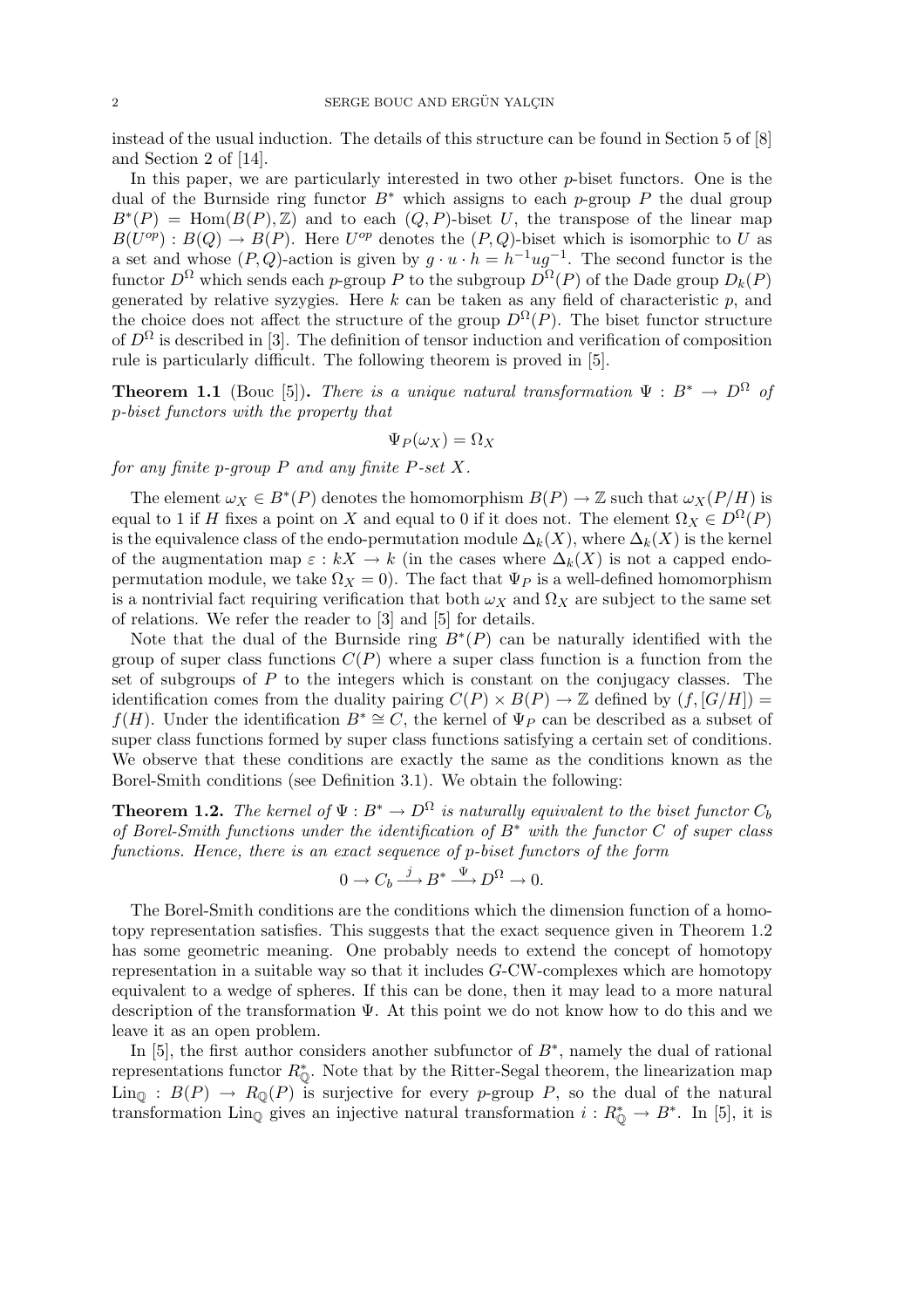shown that the image of the natural transformation  $\Psi \circ i$  is equal to the torsion part  $D_{tors}^{\Omega}$ of  $D^{\Omega}$ . This gives an exact sequence of the form

$$
0 \to R^*_{\mathbb{Q}} \stackrel{i}{\longrightarrow} B^* \stackrel{\overline{\Psi}}{\longrightarrow} D^{\Omega}/D_{tors}^{\Omega} \to 0
$$

where  $\overline{\Psi}$  is the composition of  $\Psi$  with the quotient transformation  $D^{\Omega} \to D^{\Omega}/D_{tors}^{\Omega}$ .

The first step in our proof of Theorem 1.2 will be to show that  $j(C_b)$  is a subfunctor of  $i(R^*_{\mathbb{Q}})$ , so that after some identifications Theorem 1.2 is equivalent to the following :

Theorem 1.3. There is an exact sequence of p-biset functors of the following form

$$
0 \to C_b \xrightarrow{j} R^*_{\mathbb{Q}} \xrightarrow{\tilde{\Psi}} D^{\Omega}_{tors} \to 0
$$

where  $\Psi$  is the composition  $\Psi \circ i$ .

To prove Theorem 1.3, we first observe that all the  $p$ -biset functors involved in the sequence are rational in the sense of Section 7 of [6]. Thus to show the exactness of this sequence, it is enough to check the exactness only at  $p$ -groups of normal  $p$ -rank one. Then, the proof follows from an inspection of this sequence in the case of these groups.

In the rest of the paper, we consider the mod 2 reduction of the exact sequence given in Theorem 1.2. Let us denote the mod 2 reduction  $\mathbb{F}_2 \otimes_{\mathbb{Z}} F$  of a biset functor F by  $\mathbb{F}_2 F$  and the torsion group  $\text{Tor}_{1}^{\mathbb{Z}}(\mathbb{F}_{2}, F)$  by  $\text{Tor}_{\mathbb{F}_{2}}F$ . Applying the mod 2 reduction to the sequence given in Theorem 1.2, we obtain a long exact sequence of the form

$$
0 \to \operatorname{Tor}_{\mathbb{F}_2} D^{\Omega} \longrightarrow \mathbb{F}_2 C_b \longrightarrow \mathbb{F}_2 B^* \xrightarrow{\Psi_2} \mathbb{F}_2 D^{\Omega} \to 0
$$

which gives us two short exact sequences involving the kernel of  $\Psi_2$ .

**Theorem 1.4.** The kernel of  $\Psi_2 : \mathbb{F}_2 B^* \to \mathbb{F}_2 D^{\Omega}$  is naturally equivalent to the functor  $B^{\times}$ of units of the Burnside ring.

As an immediate consequence, we obtain

Corollary 1.5. The following sequences of p-biset functors are exact :

$$
0 \to B^{\times} \longrightarrow \mathbb{F}_2 B^* \xrightarrow{\Psi_2} \mathbb{F}_2 D^{\Omega} \to 0
$$
  

$$
0 \to \text{Tor}_{\mathbb{F}_2} D^{\Omega} \to \mathbb{F}_2 C_b \to B^{\times} \to 0.
$$

The second sequence is closely related to the following exact sequence of  $p$ -biset functors recently given by the first author in [8] :

$$
0 \to B^{\times} \to \mathbb{F}_2 R_{\mathbb{Q}}^* \to \mathbb{F}_2 D_{tors}^{\Omega} \to 0.
$$

By taking Yoneda splice, we can view these sequences as parts of a long exact sequence of the form

$$
0 \to \operatorname{Tor}_{\mathbb{F}_2} D^{\Omega} \to \mathbb{F}_2 C_b \to \mathbb{F}_2 R^*_{\mathbb{Q}} \xrightarrow{\tilde{\Psi}_2} \mathbb{F}_2 D^{\Omega}_{tors} \to 0
$$

where the kernel of the last natural transformation is equal to  $B^{\times}$ . We prove in Section 5 that this long exact sequence is nothing but the mod 2 reduction of the exact sequence in Theorem 1.3 (see Proposition 5.3).

In  $[9]$ , Bouc and Thévenaz gave an exact sequence of p-biset functors

$$
0 \to \overline{D}_{tors} \to \mathbb{F}_2 R_{\mathbb{Q}} \to \Gamma_{\mathbb{F}_2} \to 0
$$

for odd primes, where  $\Gamma_{\mathbb{F}_2}$  is the constant functor with values  $\mathbb{F}_2$  and  $\overline{D}_{tors}$  is a quotient of the torsion part of the Dade group. Later Carlson and Thévenaz  $([11]$  Theorem 13.3) proved that actually  $\overline{D}_{tors} = D_{tors}$ . These two results together with Theorem 6.2 of [9] show that  $D_{tors} = D_{tors}^{\Omega}$  when p is an odd prime. So  $\text{Tor}_{\mathbb{F}_2}D^{\Omega}$  can be identified with the functor  $D_{tors}$ . In this case also  $B^{\times}$  is naturally equivalent to the constant functor  $\Gamma_{\mathbb{F}_2}$ ,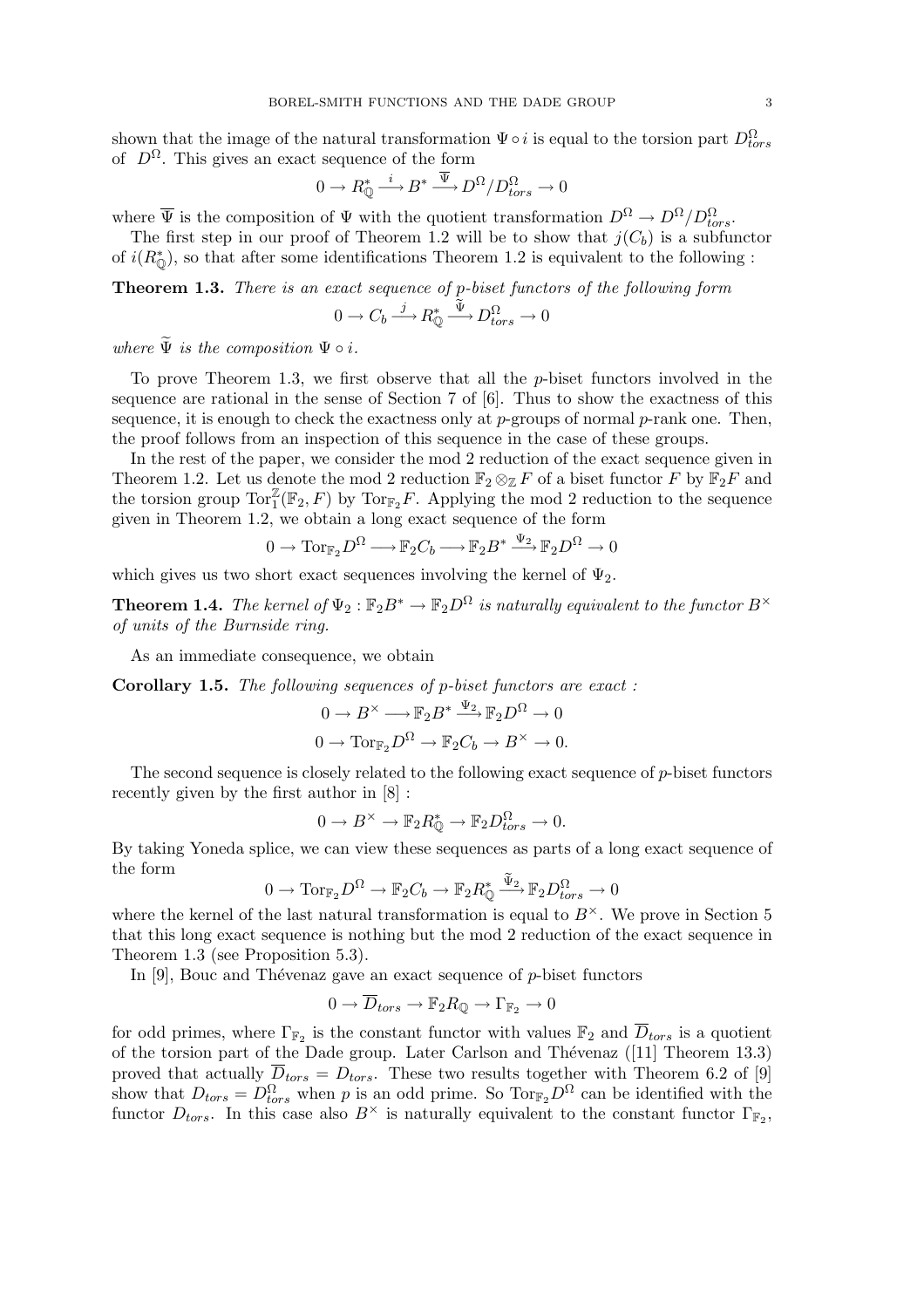and it is interesting to ask whether  $\mathbb{F}_2 C_b$  can be identified with  $\mathbb{F}_2 R_0$  when p is an odd prime. We show this is true if and only if  $p$  is congruent to 3 modulo 4 (Theorem 5.4 and Remark 5.5). Thus, in this case, the second exact sequence given in Corollary 1.5 is the same as the exact sequence given by Bouc-Thévenaz in  $[9]$ .

The paper is organized as follows : Section 2 is a quick exposition of the notion of rational p-biset functor. In Section 3, we give the definition of Borel-Smith functions and explain their basic properties. Section 4 is devoted to the proof of Theorem 1.2 and Theorem 1.3, and in Section 5, we prove Theorem 1.4 and discuss its consequences.

### 2. RATIONAL *p*-BISET FUNCTORS

Since the notion of rational biset functor is an essential tool in the present paper, we will quickly recall the basic definitions and properties related to this particular class of p-biset functors.

2.1. Some particular bisets. Recall that the formalism of bisets allows for a unified description of the operations of induction, restriction, inflation, deflation, and transport by isomorphism :

• If H is a subgroup of the finite group G, the *induction* biset  $\text{Ind}_{H}^{G}$  is the  $(G, H)$ -biset equal to  $G$  as a set, with biset structure given by left multiplication by elements of  $G$  and right multiplication by elements of H. The restriction biset  $\text{Res}_{H}^{G}$  is the  $(H, G)$ -biset G, with biset structure given by left multiplication by elements of  $H$  and right multiplication by elements of G.

• If N is a normal subgroup of G, then the *inflation* biset  $\text{Inf}_{G/N}^G$  is the  $(G, G/N)$ -biset equal to  $G/N$  as a set, with right  $G/N$ -action by multiplication, and left G-action by projection onto  $G/N$ , and next multiplication in  $G/N$ . The *deflation* biset  $\mathrm{Def}_{G/N}^G$  is the  $(G/N, G)$ -biset equal to  $G/N$  as a set, with left  $G/N$ -action by multiplication, and right G-action by projection and multiplication.

• If  $\varphi : G \to G'$  is a group isomorphism, then the *transport by isomorphism* biset Iso( $\varphi$ ) or  $\text{Iso}_G^{G'}$  is the  $(G', G)$ -biset equal to  $G'$  as a set, with left action of  $G'$  by multiplication, and right action of G by first taking image by  $\varphi$ , and then multiplying in  $G'$ .

• If  $(T, S)$  is a section of G, i.e. if  $S \subseteq T \subseteq G$ , we denote by Indinf $_{T/S}^G$  the composition Ind ${}^{G}_{T} \times_{T} \text{Inf}^{T}_{T/S}$ . As a  $(G, T/S)$  biset, it is isomorphic to the set  $G/S$ , with the obvious biset structure. Similarly, we denote by  $\text{Defres}_{T/S}^G$  the composition  $\text{Def}_{T/S}^T \times_T \text{Res}_T^G$ . As a  $(T/S, G)$ -biset, it is isomorphic to  $S\backslash G$ , with the obvious biset structure.

• When F is a biset functor, and U is one of the above  $(H, G)$ -bisets, we will also denote by U the map  $F(U) : F(G) \to F(H) : e.g.,$  when  $(T, S)$  is a section of G, we will write Indinf ${}_{T/S}^G$  for the map  $F(T/S) \to F(G)$  obtained by composition of the maps  $\text{Inf}_{T/S}^T$ :  $F(T/S) \to F(T)$  and  $\text{Ind}_T^G : F(T) \to F(G)$ .

• If G and H are finite groups, and U is an  $(H, G)$ -biset, then  $U^{op}$  denotes the  $(G, H)$ -biset equal to  $U$  as a set, with biset structure defined by

$$
\forall (g, u, h) \in G \times U \times H, g.u.h \text{ (in } U^{op}) = h^{-1}ug^{-1} \text{ (in } U) .
$$

For example, one checks easily that if  $(T, S)$  is a section of the finite group  $G$ , then the  $(G, T/S)$ -bisets  $(\text{Defres}^G_{T/S})^{op}$  and  $\text{Indinf}^G_{T/S}$  are isomorphic.

• If F is a biset functor, the *dual biset functor*  $F^*$  is the biset functor defined by  $F^*(G) =$  $\text{Hom}_{\mathbb{Z}}(F(G),\mathbb{Z})$  for any finite group G, and by  $F^*(U) = {}^t F(U^{op})$ , for any finite  $(H, G)$ biset U, where  ${}^{t}F(U^{op})$  denotes the transposed map of  $F(U^{op})$ .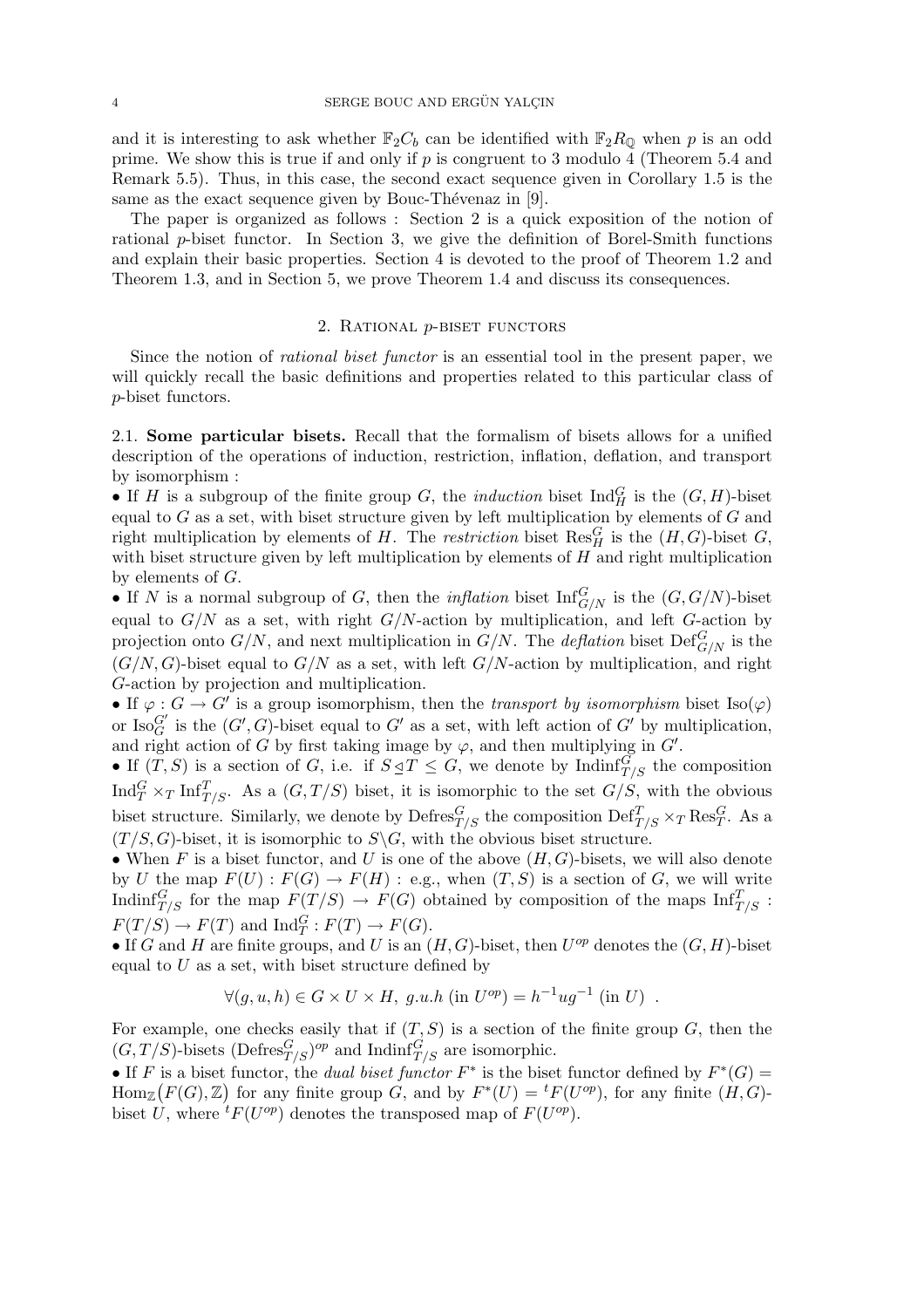In particular, if  $(T, S)$  is a section of the finite group G, if  $f \in F^*(G)$ , then  $\text{Defres}^G_{T/S}f$ is the element of  $F^*(T/S)$  defined by

$$
\forall u \in F(T/S), \ (\text{Defres}^G_{T/S}f)(u) = f(\text{Indinf}^G_{T/S}u) \ .
$$

2.2. Idempotents. Let G be a finite group, and N be a normal subgroup of  $G$ . It is easy to check that  $\mathrm{Def}_{G/N}^G \times_G \mathrm{Inf}_{G/N}^G$  is isomorphic to the identity  $(G/N, G/N)$ -biset  $G/N$ . It follows that the composition

$$
j_N^G = \operatorname{Inf}_{G/N}^G \times_{G/N} \operatorname{Def}_{G/N}^G
$$

is an idempotent endomorphism of G in the category C. Moreover,  $j_1^G$  is the identity of  $\text{End}_{\mathcal{C}}(G)$ , and if N and M are normal subgroups of G, then one checks easily that  $j_M^G \circ j_N^G = j_{MN}^G$  in End<sub>C</sub>(G). A classical inversion procedure now shows that if for  $N \leq G$ , we set  $\overline{\phantom{a}}$ 

$$
f_N^G = \sum_{\substack{M \trianglelefteq G \\ M \supseteq N}} \mu_{\trianglelefteq G}(N, M) j_M^G \ ,
$$

we get a complete set of orthogonal (non primitive in general) idempotents in  $\text{End}_{\mathcal{C}}(G)$ , as N runs through the set of normal subgroups of G. Here  $\mu_{\triangleleft G}$  denotes the Möbius function of the poset of normal subgroups of G.

It follows in particular that for any biset functor  $F$  and any finite group  $G$ , the subgroup ¡ ¢

$$
\partial F(G) = F(f_1^G)\big(F(G)\big)
$$

is a direct summand of  $F(G)$ . It is called the set of *faithful elements* of  $F(G)$ . It is also the set of elements of  $F(G)$  mapping to zero by any proper deflation.

2.3. Genetic subgroups. Let p be a prime, and P be a finite p-group. A subgroup  $Q$ of  $P$  is called *genetic* if the following two conditions hold :

- The group  $N_P(Q)/Q$  has normal p-rank 1, i.e. all its abelian normal subgroups are cyclic.
- Let  $Z_P(Q)$  be the subgroup of  $N_P(Q)$  defined by ¡

$$
Z_P(Q)/Q = Z(N_P(Q)/Q) .
$$

Then for any  $x \in P$ , the intersection  $Q^x \cap Z_P(Q)$  is contained in Q if and only if  $Q^x = Q.$ 

Two genetic subgroups Q and R are said to be linked modulo P (notation  $Q \longrightarrow R$ ) if there exist elements x and y in P such that  $Q^x \cap Z_P(R) \subseteq R$  and  $R^y \cap Z_P(Q) \subseteq Q$ . It was shown in [4] that this is an equivalence relation on the set of genetic subgroups of  $P$ , and that the equivalence classes are in one to one correspondence with the isomorphism classes of rational irreducible representations of P.

A genetic basis is a set of representatives of genetic subgroups of P for the relation  $\longrightarrow$   $\longrightarrow$ .

2.4. Rational p-biset functors. Let p be a prime, and let F be a p-biset functor. If P is a finite p-group, and G is a genetic basis of P, one can show ([6] Theorem 3.2, see also Remark 4.6 of [8]) that the map

$$
\mathcal{I}_{\mathcal{G}} = \bigoplus_{Q \in \mathcal{G}} \text{Indinf}_{N_P(Q)/Q}^P : \bigoplus_{Q \in \mathcal{G}} \partial F(N_P(Q)/Q) \to F(P)
$$

is split injective.

The p-biset functor F is called *rational* if for any p-group P, there exists a genetic basis  $\mathcal G$ of P such that the map  $\mathcal{I}_{\mathcal{G}}$  is an isomorphism. Equivalently, for any genetic basis  $\mathcal{I}_{\mathcal{G}}$  of P, the map  $\mathcal{I}_G$  is an isomorphism.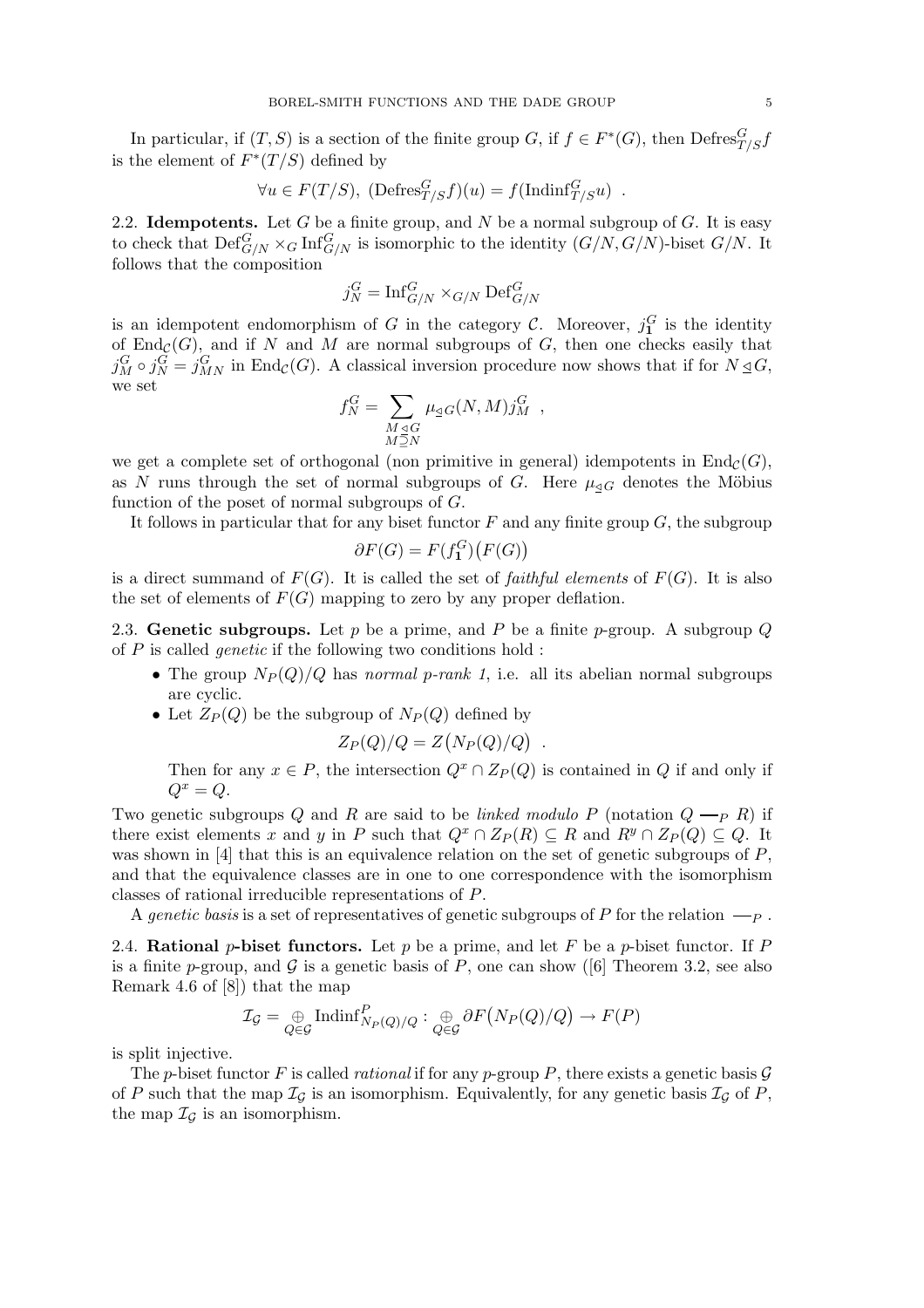The use of the word *rational* here comes from the fact that  $R_{\mathbb{Q}}$  is a rational *p*-biset functor (Example 7.2 of  $[6]$ ). Rational *p*-biset functors have two important properties : the first one is that by definition, proving a result involving only rational  $p$ -biset functors and morphisms between them, generally amounts to checking that the desired result holds when evaluated at  $p$ -groups of normal  $p$ -rank 1. The second one is that the full subcategory of the abelian category of  $p$ -biset functors, whose objects are rational  $p$ -biset functors, is a Serre subcategory, i.e. if  $F' \subseteq F$  are p-biset functors, then F is rational if and only if  $F'$  and  $F/F'$  are. Moreover, any dual functor of a rational p-biset functor is rational (see Proposition 7.4 of [6] for details).

# 3. Borel-Smith functions

Let G be a finite group, and let  $C(G)$  denote the set of super class functions. Recall that a super class function is a function from the set of subgroups of  $G$  to integers which is constant on conjugacy classes. Borel-Smith functions are defined as follows:

**Definition 3.1.** A function  $f \in C(G)$  is called a *Borel-Smith function* if it satisfies the following conditions:

(i) If  $H \le L \le G$ ,  $L/H \cong \mathbb{Z}/p\mathbb{Z}$ , and p is odd, then  $f(H) - f(L)$  is even.

(ii) If  $H \trianglelefteq L \leq G$ ,  $L/H \cong \mathbb{Z}/p\mathbb{Z} \times \mathbb{Z}/p\mathbb{Z}$ ,  $H_i/H$  the subgroups of order p in  $L/H$ , then

$$
f(H) - f(L) = \sum_{i=0}^{p} (f(H_i) - f(L)).
$$

(iii) If  $H \trianglelefteq L \trianglelefteq N \leq N_G(H)$  and  $L/H \cong \mathbb{Z}/2\mathbb{Z}$ , then  $f(H)-f(L)$  is even if  $N/H \cong \mathbb{Z}/4\mathbb{Z}$ , and  $f(H) - f(L)$  is divisible by 4 if  $N/H$  is the quaternion group of order 8.

These conditions are usually referred as Borel-Smith conditions. They were first discovered as the conditions satisfied by the dimension function of a homology mod  $p$  sphere with a G-action. The set of Borel-Smith functions is an additive subgroup of  $C(G)$  which we denote by  $C_b(G)$  (see page 210 in [12] for more details).

Remark 3.2. Condition *(iii)* is usually stated in stronger terms, since one requires that  $f(H) - f(L)$  should be divisible by 4 for any  $H \leq L \leq N \leq N_G(H)$  such that  $N/H$  is a *generalized quaternion group* of order  $2^k$ , for  $k \geq 3$ . But clearly, it is enough to consider the quaternion group of order 8, since any larger quaternion group contains such a group of order 8, which contains its unique subgroup of order 2.

Given a real representation  $V$ , we define the super class function  $DimV$  as the function with values  $\text{Dim } V(H) = \dim_{\mathbb{R}} V^H$  for all  $H \leq G$ . It is an easy exercise to show that the dimension function of a real representation satisfies the Borel-Smith conditions, and hence  $DimV$  is a Borel-Smith function. The key result on Borel-Smith functions is that when G is a nilpotent group, for every  $f \in C_b(G)$ , there exist real representations V and W such that  $f = DimV - DimW$ . In particular, we have the following:

**Theorem 3.3.** (Theorem 5.4 on page 211 of [12]) Let G be a nilpotent group, and let  $R_{\mathbb{R}}(G)$  denote the real representation ring of G. Consider the group homomorphism  $\text{Dim} : R_{\mathbb{R}}(G) \to C(G)$  defined as the linear extension of the assignment  $V \mapsto \text{Dim}V$ . Then, the image of Dim is exactly equal to the group of Borel-Smith functions  $C_b(G)$ .

The assignment  $G \mapsto C_b(G)$  together with appropriate action of bisets is a biset functor, and the assignment  $V \mapsto \text{Dim } V$  is a morphism of biset functors. To show this, we first need to describe the biset functor structure of the group of super class functions, and for this we will identify  $C(G)$  with  $B^*(G)$ .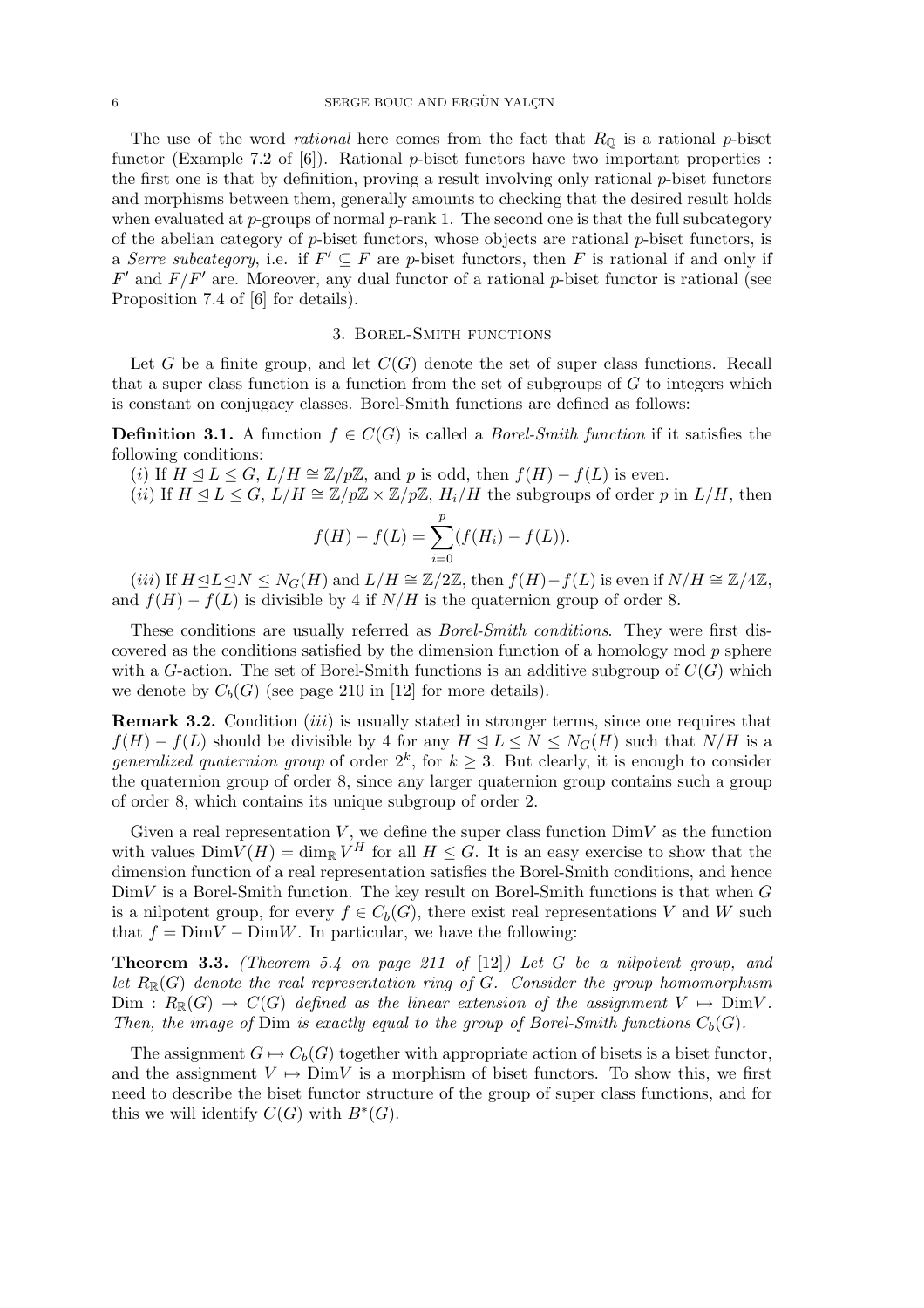Recall that the biset functor  $B^*$ , the dual of the Burnside group functor, is defined as the functor which sends every finite group G to  $B^*(G) = \text{Hom}(B(G), \mathbb{Z})$ , and every morphism  $U \in \Gamma(H, G)$ , to the homomorphism  $B^*(U) : B^*(G) \to B^*(H)$  where  $B^*(U)$  is the transpose of the linear map  $B(U^{op}): B(H) \to B(G)$ . Now the group  $C(G)$  of super class functions can be identified with  $B^*(G)$  via the duality pairing  $C(G) \times B(G) \to \mathbb{Z}$ defined by  $(f, [G/L]) = f(L)$ , and we will freely use this identification throughout the paper. In particular, we will use it for considering the assignment  $G \mapsto C(G)$  as a biset functor. It is easy to check that if G and H are finite groups, if U is a finite  $(H, G)$ -biset, and if  $f \in C(G)$ , then the value of the superclass function  $C(U)(f)$  at the subgroup K of  $H$  is equal to

(3.4) 
$$
C(U)(f)(K) = \sum_{u \in [K \setminus U/G]} f(K^u) ,
$$

where  $[K\setminus U/G]$  is a set of representatives of  $(K, G)$ -orbits on U, and  $K^u$  is the subgroup of G defined by

$$
K^u = \{ g \in G \mid \exists k \in K, \ ku = ug \} .
$$

Note that for a real representation V of G, the value of the element  $DimV$  of  $B^*(G)$ on  $X \in B(G)$  is equal to  $\dim_{\mathbb{Q}} \text{Hom}_{\mathbb{Q}_G}(\mathbb{Q} X, V)$ . It follows easily that the assignment  $V \mapsto \text{Dim } V$  is a morphism of biset functors from  $R_{\mathbb{R}}$  to  $B^*$ .

Notation 3.5. If H is a finite p-group, define an element  $\varepsilon_H$  of  $B(H)$  by

$$
\varepsilon_H = \sum_{E \leq \Omega_1 Z(H)} \mu(1, E) [H/E],
$$

where  $\Omega_1 Z(H)$  is the largest elementary abelian subgroup in the center of H, and  $\mu(1, E)$ is the value of the Möbius function of the poset of subgroups of  $E$ .

It follows easily from this definition that  $\text{Def}_{H/N}^H \varepsilon_H = 0$  for any nontrivial normal subgroup  $N$  of  $H$  (for details, note that with the notation of Lemma 3.12 and Remark 3.13 of [7], one has that  $\varepsilon_H = f_1^H[H/\mathbf{1}]$  in  $B(H)$ ).

Notation 3.6. Let  $\Xi$  denote the class of p-groups which are cyclic of order p with  $p > 2$ , cyclic of order 4, quaternion of order 8, or elementary abelian of rank 2. If  $H \in \Xi$ , define the integer  $m_H$  by  $m_H = 2$  if H is cyclic, by  $m_H = 4$  if H is quaternion, and by  $m_H = 0$ if  $H$  is elementary abelian of rank 2.

With this notation, we can rephrase the Borel-Smith conditions in the following way : observe first that  $\varepsilon_H = H/I - H/Z$ , if H is a nontrivial cyclic p-group or a generalized quaternion 2-group, where  $Z$  is the unique central subgroup of order of  $p$ , and that  $\sum$ 

$$
\varepsilon_H = H/1 - \sum_{|H:K|=p} H/K + pH/H = (H/1 - H/H) - \sum_{|H:K|=p} (H/K - H/H) ,
$$

if  $H \cong \mathbb{Z}/p\mathbb{Z} \times \mathbb{Z}/p\mathbb{Z}$ . Now the Borel-Smith conditions can be expressed by saying that an element  $f \in B^*(G)$  is in  $C_b(G)$  if and only if  $(\text{Defres}^G_{T/S} f)(\varepsilon_{T/S}) \in m_{T/S}\mathbb{Z}$ , whenever  $(T, S)$  is a section of G such that  $T/S \in \Xi$ . This leads to the following:

**Proposition 3.7.** For a finite group G, let  $C_b(G)$  denote the group of Borel-Smith functions. Set

$$
\beta(G) = \{ f \in B^*(G) \mid \forall H \in \Xi, \forall \psi \in \mathrm{Map}_{\mathcal{C}}(G, H), B^*(\psi)(f)(\varepsilon_H) \in m_H \mathbb{Z} \} .
$$

Then  $\beta(G) = C_b(G)$ , up to the identification  $B^*(G) = C(G)$ . In particular, the assignment  $G \mapsto C_b(G) \subseteq C(G)$  defines a subfunctor of C.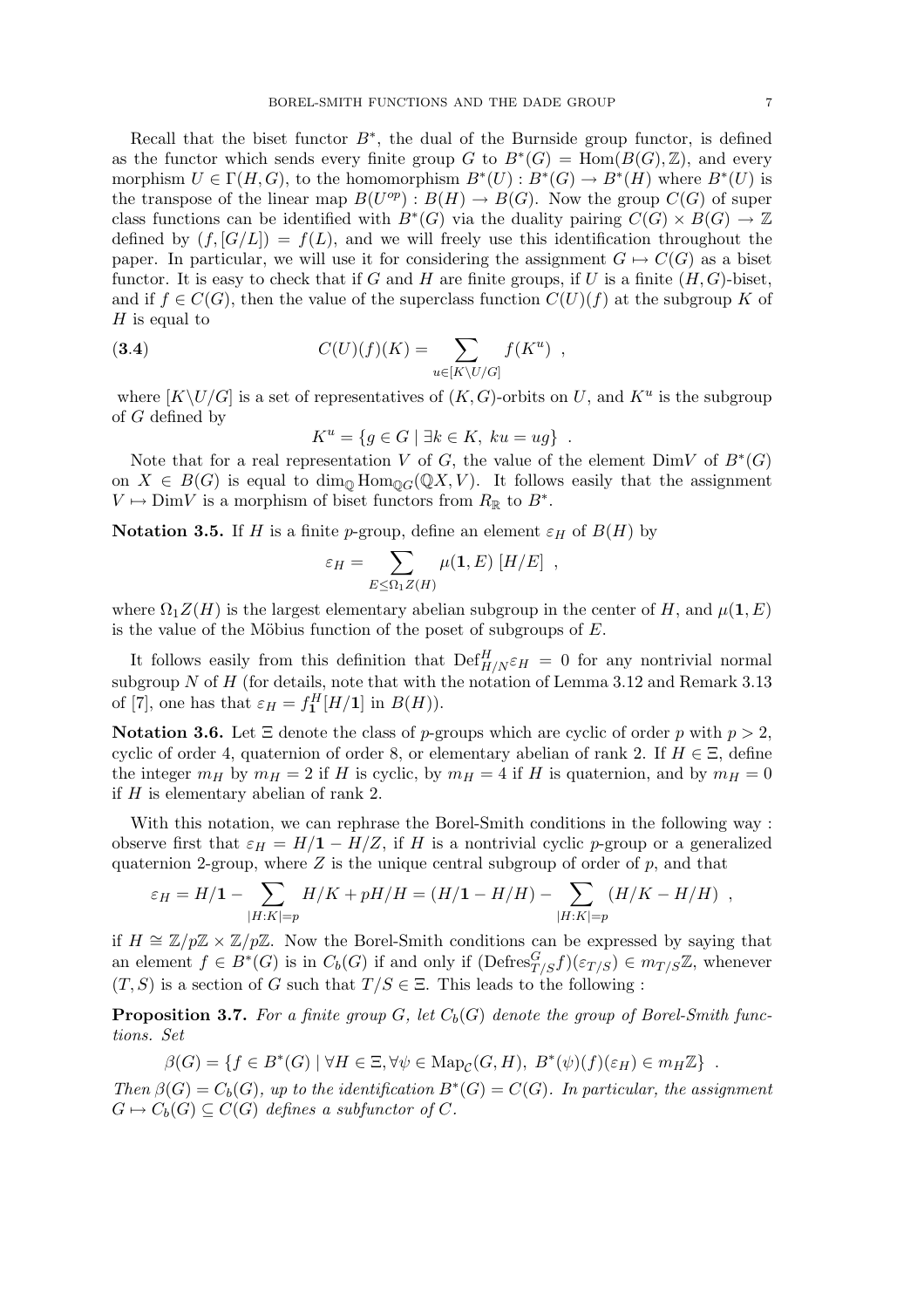*Proof.* First  $\beta(G) \subseteq C_b(G)$ , because if  $(T, S)$  is a section of G with  $T/S \in \Xi$ , then the set  $S \backslash G$  is a  $(T/S, G)$ -biset, i.e. an element of  $\text{Map}_{\mathcal{C}}(G, T/S)$ , whose action is precisely Defres ${}_{T/S}^G$ .

Conversely, let G be any finite group, and let  $f \in C_b(G)$ . We prove that for any  $H \in \Xi$ and any  $\psi \in \mathrm{Map}_{\mathcal{C}}(G, H)$ , the value  $B^*(\psi)(f)(\varepsilon_H)$  is a multiple of  $m_H$ .

We can assume that  $\psi$  is some transitive  $(H, G)$ -biset, so that, by [2] Lemme 3, there exists a section  $(Y, X)$  of H and a section  $(T, S)$  of G, and a group isomorphism  $\theta : T/S \to T/S$  $Y/X$  with

$$
B^*(\psi)(f) = \text{Indinf}_{Y/X}^H \text{Iso}(\theta) \text{Defres}_{T/S}^G f ,
$$

thus

$$
B^*(\psi)(f)(\varepsilon_H) = (\text{Iso}(\theta) \text{Defres}_{T/S}^G f)(\text{Defres}_{Y/X}^H \varepsilon_H) .
$$

If the section  $(Y, X)$  is the section  $(H, 1)$ , then

$$
B^*(\psi)(f)(\varepsilon_H) = (\text{Iso}(\theta)\text{Defres}_{T/S}^G f)(\text{Defres}_{Y/X}^H \varepsilon_H) = (\text{Defres}_{T/S}^G f)(\text{Iso}(\theta^{-1})\varepsilon_H) = (\text{Defres}_{T/S}^G f)(\varepsilon_{T/S}) \in m_H \mathbb{Z} ,
$$

since  $f \in C_b(G)$  and  $T/S \cong H$ . So we can assume that  $(Y, X)$  is a proper section of H.

Suppose first that  $H \cong \mathbb{Z}/p\mathbb{Z} \times \mathbb{Z}/p\mathbb{Z}$ . Then it is easily checked that any proper restriction and any proper deflation of  $\varepsilon_H$  is equal to 0. So  $B^*(\psi)(f)(\varepsilon_H) = 0$  as was to be shown in this case.

Now, if H is cyclic, then  $m_H = 2$ . If H has odd prime order p, then the proper deflation  $\text{Def}_{H/H}^H \varepsilon_H$  is zero, and the proper restriction  $\text{Res}_1^H \varepsilon_H$  is  $(p-1)\mathbf{1}/\mathbf{1}$ , which is a multiple of 2. So  $B^*(\psi)(f)(\varepsilon_H)$  is even. If H has order 4, then any proper deflation of  $\varepsilon_H$  is zero, and the restriction of  $\varepsilon_H$  to its subgroup K of order 2 is  $2(K/\mathbf{1} - K/K)$ , again a multiple of  $m_H$ . It follows that the restriction of  $\varepsilon_H$  to the trivial group is also a multiple of  $m_H$ . Hence  $B^*(\psi)(f)(\varepsilon_H)$  is a multiple of  $m_H$  in this case.

Finally, suppose H is the quaternion group of order 8. Since any proper deflation of  $\varepsilon_H$ is zero and every subgroup of  $H$  is normal,

$$
\text{Defres}_{Y/X}^H \varepsilon_H = \text{Res}_{Y/X}^{H/X} \text{Def}_{H/X}^H \varepsilon_H = 0
$$

for every section  $(Y, X)$  with  $X \neq \mathbf{1}$ . So, we can assume  $X = \mathbf{1}$ . Note that for every subgroup Y of H, we have  $\text{Res}_{Y}^{H} \varepsilon_{H} = 2^{|H:Y|} \varepsilon_{Y}$  which is obviously a multiple of  $m_{H} = 4$  if  $|H: Y| \geq 4$ . In the case  $|H: Y| = 2$ , we have  $Y \cong \mathbb{Z}/4\mathbb{Z}$ , and hence

$$
B^*(\psi)(f)(\varepsilon_H) = 2(\text{Defres}_{T/S}^G f)(\varepsilon_{T/S})
$$

is multiple of 4 since  $(\text{Defres}^G_{T/S}f)(\varepsilon_{T/S})$  is even, for  $f \in C_b(G)$  and  $T/S \cong \mathbb{Z}/4\mathbb{Z}$ . Hence  $\beta(G) = C_b(G).$ 

Now if G and G' are two finite groups, and if  $\varphi \in \text{Map}_{\mathcal{C}}(G, G')$ , and if  $f \in \beta(G)$ , then for any  $H \in \Xi$  and any  $\psi \in \mathrm{Map}_{\mathcal{C}}(G', H)$ , one has that

$$
B^*(\psi)B^*(\varphi)(f)(\varepsilon_H) = B^*(\psi\varphi)(f)(\varepsilon_H) \in m_H \mathbb{Z} ,
$$

since  $\psi\varphi \in \text{Map}_{\mathcal{C}}(G, H)$  and  $f \in \beta(G)$ . Thus  $B^*(\varphi)(f) \in \beta(G')$ , and  $\beta$  is a biset subfunctor of  $B^*$ . This completes the proof.  $\Box$ 

# 4. Proof of Theorem 1.2 and Theorem 1.3

Let P be a p-group, and k be a field of characteristic p. Given a non empty finite P-set X, consider the kG-module  $\Delta_k(X) = \ker\{\varepsilon : kX \to k\}$  where  $\varepsilon$  is the k-linear homomorphism which takes every element  $x \in X$  to  $1 \in k$ . It has been shown by Alperin [1] that  $\Delta_k(X)$  is an endo-permutation module which is capped in most of the cases (when P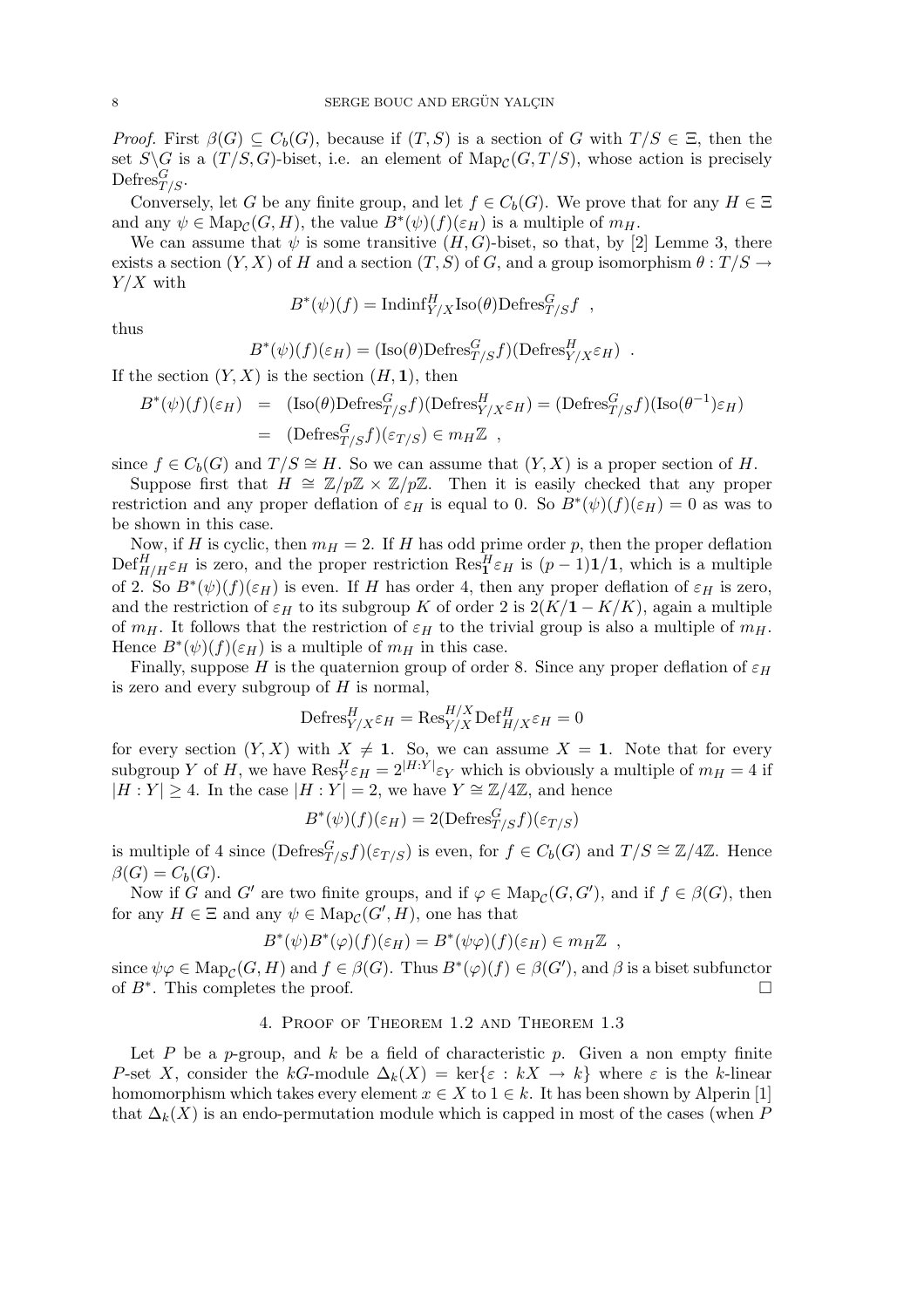does not have a single fixed point on X). Recall that a  $kP$ -module M is called an endopermutation module if  $\text{End}_k(M)$  is a permutation module, and it is called capped if it has an indecomposable summand with vertex P. When  $\Delta_k(X)$  is a capped module, then we define the relative syzygy  $\Omega_X$  as the equivalence class of the endo-permutation module  $\Delta_k(X)$  in the Dade group  $D_k(P)$  (see [7] for the definition of the Dade group). When  $\Delta_k(X)$  is not capped, or when  $X = \emptyset$ , we take  $\Omega_X = 0$ . The group  $D^{\Omega}(P)$  is defined to be the subgroup of the Dade group  $D_k(P)$  generated by relative syzygies.

By Theorem 1.1, there is a surjective natural transformation  $\Psi : B^* \to D^{\Omega}$  of bisets functors which is defined by

$$
\Psi_P(\omega_X) = \Omega_X
$$

for any finite  $p$ -group P and any finite P-set X. There is also an injective natural transformation  $j: C_b \to B^*$  defined as the composition of the inclusion of the subfunctor  $C_b$ into C with the identification  $C \cong B^*$ .

Recall that the transpose of the linearization map  $B \to R_{\mathbb{Q}}$  is an injection  $i: R_{\mathbb{Q}}^* \to B^*$ . It was shown in Theorem 1.8 of [5] that the image of  $R^*_{\mathbb{Q}}(P)$  by the map  $\Psi_P$  is precisely the torsion part  $D_{tors}^{\Omega}(P)$  of  $D^{\Omega}(P)$ .

Our proof of Theorem 1.2 is as follows : we first show that  $C_b$  is a subfunctor of the image of  $R^*_{\mathbb{Q}}$  in  $B^*$ . In other words, the injection  $j: C_b \to B^*$  factors through an injection we also denote by  $j: C_b \to R^*_{\mathbb{Q}}$ , so Theorem 1.2 is equivalent to Theorem 1.3, i.e. to the exactness of the following sequence of biset functors

(4.1) 
$$
0 \to C_b \xrightarrow{j} R^*_{\mathbb{Q}} \xrightarrow{\tilde{\Psi}} D^{\Omega}_{tors} \to 0
$$

where  $\widetilde{\Psi} = \Psi \circ i$ .

Now all functors in this sequence are rational  $p$ -biset functors in the sense of Section  $7$ of [6]. In particular, the evaluation of this sequence at some  $p$ -group P is determined in a precise way by its evaluations at  $p$ -groups of normal  $p$ -rank one, and the proof of its exactness comes down to an inspection of this sequence in the case of these groups.

**Lemma 4.2.** Let P be a p-group, and  $f \in B^*(P)$ . Then  $f \in R^*_{\mathbb{Q}}(P)$  if and only if for any section  $(T, S)$  of P with  $T/S \cong \mathbb{Z}/p\mathbb{Z} \times \mathbb{Z}/p\mathbb{Z}$ , one has that  $(\widetilde{\text{Defres}}_{T/S}^P f)(\varepsilon_{T/S}) = 0$ , i.e.

$$
f(P/S) - f(P/T) = \sum_{S < X < T} \left( f(P/X) - f(P/T) \right) \, .
$$

Proof. The proof is similar to the proof of Lemma 3.2 of [5] (which gives another more complicated criterion for f to belong to  $R^*_{\mathbb{Q}}(P)$ , and we refer to this lemma for details. Since  $R_{\mathbb{Q}}(P)$  and  $B(P)$  are free abelian groups, the commutative diagram



is a pullback diagram, where all the maps are injective. Moreover  $\mathbb{Q} \otimes_{\mathbb{Z}} R_{\mathbb{Q}}^*(P) = \mathbb{Q} R_{\mathbb{Q}}^*(P)$ identifies with  $\text{Hom}_{\mathbb{Q}}(\mathbb{Q}R_{\mathbb{Q}}(P),\mathbb{Q})$ , and  $\mathbb{Q}B^*(P)$  identifies with  $\text{Hom}_{\mathbb{Q}}(\mathbb{Q}\tilde{B}(P),\mathbb{Q})$ . So the assertion of the lemma is equivalent to the same assertion with  $R^*_{\mathbb{Q}}(P)$  replaced by  $\mathbb{Q}R^*_{\mathbb{Q}}(P)$ and  $B^*(P)$  replaced by  $\mathbb{Q}B^*(P)$ .

Now  $\mathbb{Q}B(P)$  has a basis over  $\mathbb Q$  consisting of its primitive idempotents  $e_Q^P$ , which are indexed by subgroups  $Q$  of  $P$  up to  $P$ -conjugation. The kernel of the linearization map  $\mathbb{Q}B(P) \to \mathbb{Q}R_{\mathbb{Q}}(P)$  consists of the linear combinations of idempotents  $e_Q^P$  indexed by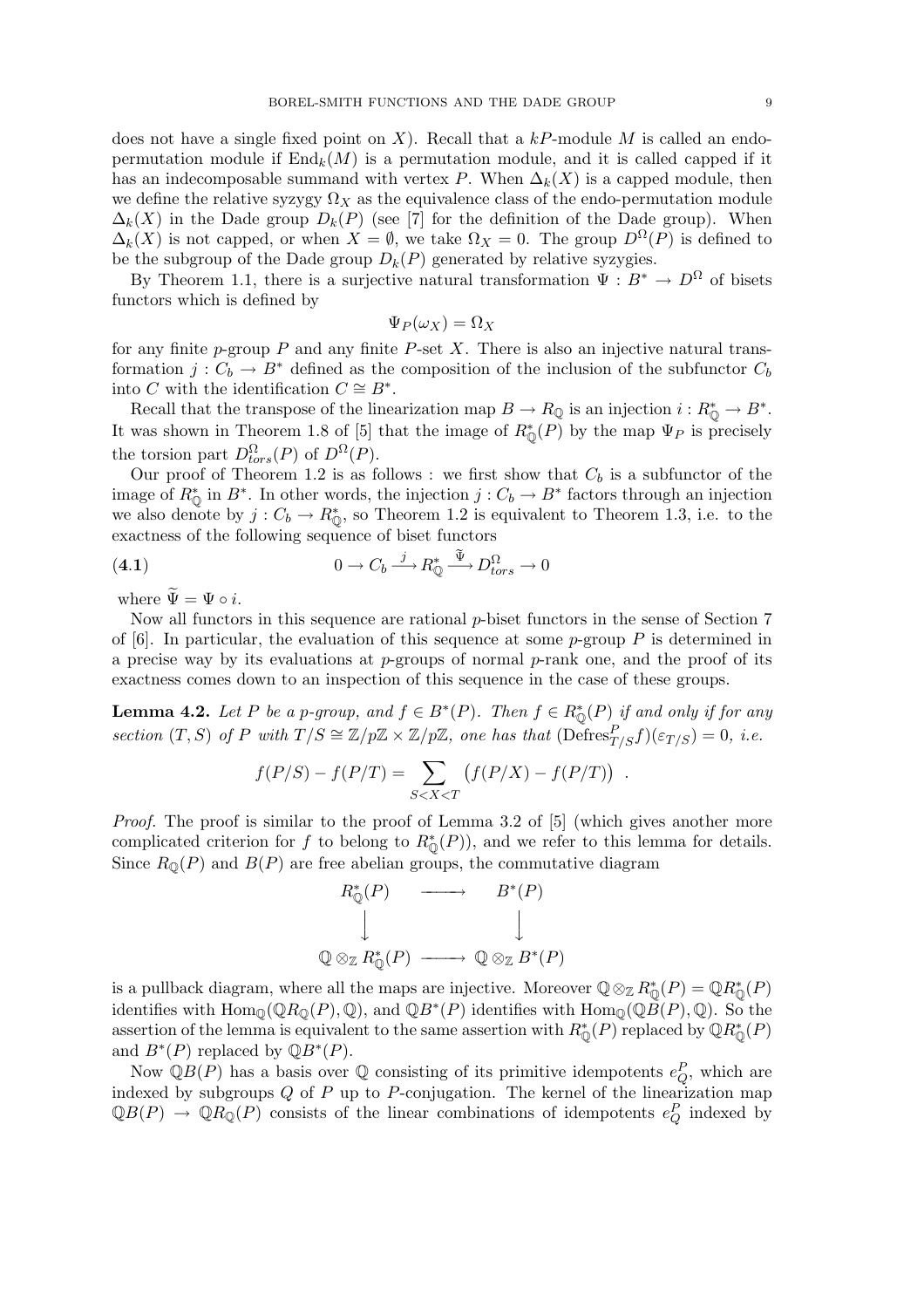noncyclic subgroups Q of P. Thus an element f of  $\mathbb{Q}B^*(P)$  lies in  $\mathbb{Q}R^*_{\mathbb{Q}}(P)$  if and only if  $f(e_Q^P) = 0$  for any noncyclic subgroup Q of P.

Suppose first that  $f \in \mathbb{Q}R_{\mathbb{Q}}^*(P)$ . Then since  $\mathbb{Q}R_{\mathbb{Q}}^*$  is a biset subfunctor of  $\mathbb{Q}B^*$ , it follows that  $\mathrm{Defres}_{T/S}^P f \in \mathbb{Q}R_{\mathbb{Q}}^*(T/S)$  for any section  $(T, S)$  of P. In particular if  $T/S$ is elementary abelian of rank 2, this amounts to saying that  $(\text{Defres}^P_{T/S} f)(e^{T/S}_{T/S}) = 0$ , since the only noncyclic subgroup of  $T/S$  is  $T/S$  itself. Moreover one checks easily that  $\varepsilon_{T/S} = pe^{T/S}_{T/S}$ . Hence  $(\text{Defres}^P_{T/S} f)(\varepsilon_{T/S}) = 0$ .

Conversely, suppose that this condition holds for any section  $(T, S)$  of P such that  $T/S$ is elementary abelian of rank 2. Then  $(\text{Defres}^P_{T/S} f)(e^{T/S}_{T/S}) = 0$ . We prove that  $f(e^P_Q) = 0$ for any noncyclic subgroup Q of P by induction on |Q|. If  $|Q| = p^2$ , then Q is elementary abelian of rank 2, so  $(\text{Res}_Q^P f)(e_Q^Q)$  $Q_Q^Q$  = 0, using the hypothesis for the section  $(Q, 1)$  of P. But  $(\text{Res}_Q^P f)(e_Q^Q)$  $Q_Q^Q$  =  $f(\text{Ind}_Q^P e_Q^Q)$  $Q_Q^Q$ ), and  $\text{Ind}_Q^P e_Q^Q$  $_{Q}^{Q}$  is a nonzero multiple of  $e_{Q}^{P}$ . Thus  $f(e_{Q}^{P}) = 0$ in this case, and this starts induction.

Suppose that Q is a noncyclic subgroup of P, such that  $f(e_X^P) = 0$  for any noncyclic subgroup X of P with  $|X| < |Q|$ . Choose a normal subgroup S of Q such that  $Q/S$  is elementary abelian of rank 2. Such a subgroup exists since  $Q$  is noncyclic. Then

$$
0 = (\text{Defres}_{Q/S}^P f)(e_{Q/S}^{Q/S}) = f(\text{Ind}_Q^P \text{Inf}_{Q/S}^Q e_{Q/S}^{Q/S}) .
$$

Moreover  $\text{Inf}_{Q/S}^Q e_{Q/S}^{Q/S} =$  $\overline{ }$ X  $e_X^Q$ , where the summation is over all subgroups  $X$  of  $Q$  for which  $XS = Q$ , up to Q-conjugation. Such subgroups are noncyclic, since  $X/X \cap S \cong Q/S$  is noncyclic, and all of them except Q itself have order less than  $|Q|$ . Now  $\text{Ind}_Q^P e_X^Q$  is a nonzero multiple of  $e_X^P$ , thus  $f(\text{Ind}_Q^P e_X^Q) = 0$  for  $X \neq Q$ . It follows that  $f(\text{Ind}_Q^P e_Q^Q)$  $Q^Q_Q$ ) = 0, hence  $f(e_Q^P) = 0$ , completing the inductive step of the proof.  $\Box$ 

**Corollary 4.3.** Let P be a p-group. Then  $C_b(P) \subseteq R^*_{\mathbb{Q}}(P)$ . So  $C_b$  is a p-biset subfunctor of  $R^*_{\mathbb{Q}}$ . In particular, the functor  $C_b$  is a rational p-biset functor.

*Proof.* The inclusion  $C_b(P) \subseteq R^*_{\mathbb{Q}}(P)$  follows from the lemma, and from the second Borel-Smith condition. So  $C_b$  is a p-biset subfunctor of  $R^*_{\mathbb{Q}}$ , hence it is rational, since  $R_{\mathbb{Q}}$  is rational, and since the dual as well as any subfunctor of a rational p-biset functor are  $rational.$ 

*Proof of Theorem 1.3.* Proving that the sequence  $(4.1)$  is exact amounts to showing that for each  $p$ -group  $P$ , the sequence

$$
0 \to C_b(P) \xrightarrow{j_P} R^*_{\mathbb{Q}}(P) \xrightarrow{\tilde{\Psi}_P} D^{\Omega}_{tors}(P) \to 0
$$

is an exact sequence of abelian groups. Choose a genetic basis  $G$  of  $P$ . We have a diagram

$$
\begin{array}{ccccccc}\n0 & \to & C_b(P) & \xrightarrow{\quad j_P} & R^*_{\mathbb{Q}}(P) & \xrightarrow{\quad \Psi_P} & D^{\Omega}_{tors}(P) & \to & 0 \\
\uparrow & & \uparrow & & \uparrow & & \uparrow\n\end{array}
$$

$$
0 \rightarrow \bigoplus_{Q \in \mathcal{G}} \partial C_b(N_P(Q)/Q) \rightarrow \bigoplus_{Q \in \mathcal{G}} \partial R^*_{\mathbb{Q}}(N_P(Q)/Q) \rightarrow \bigoplus_{Q \in \mathcal{G}} \partial D^{\Omega}_{tors}(N_P(Q)/Q) \rightarrow 0
$$

where the vertical arrows are the maps  $\bigoplus_{Q\in\mathcal{G}} \text{Indinf}_{N_P(Q)/Q}^P$ , and where for any p-biset functor F and any p-group P, the group  $\partial F(R)$  is the subgroup of faithful elements of  $F(R)$ , i.e. the image of the map  $F(f_1^R)$  associated to the idempotent  $f_1^R \in \text{End}_{\mathcal{C}}(R)$ .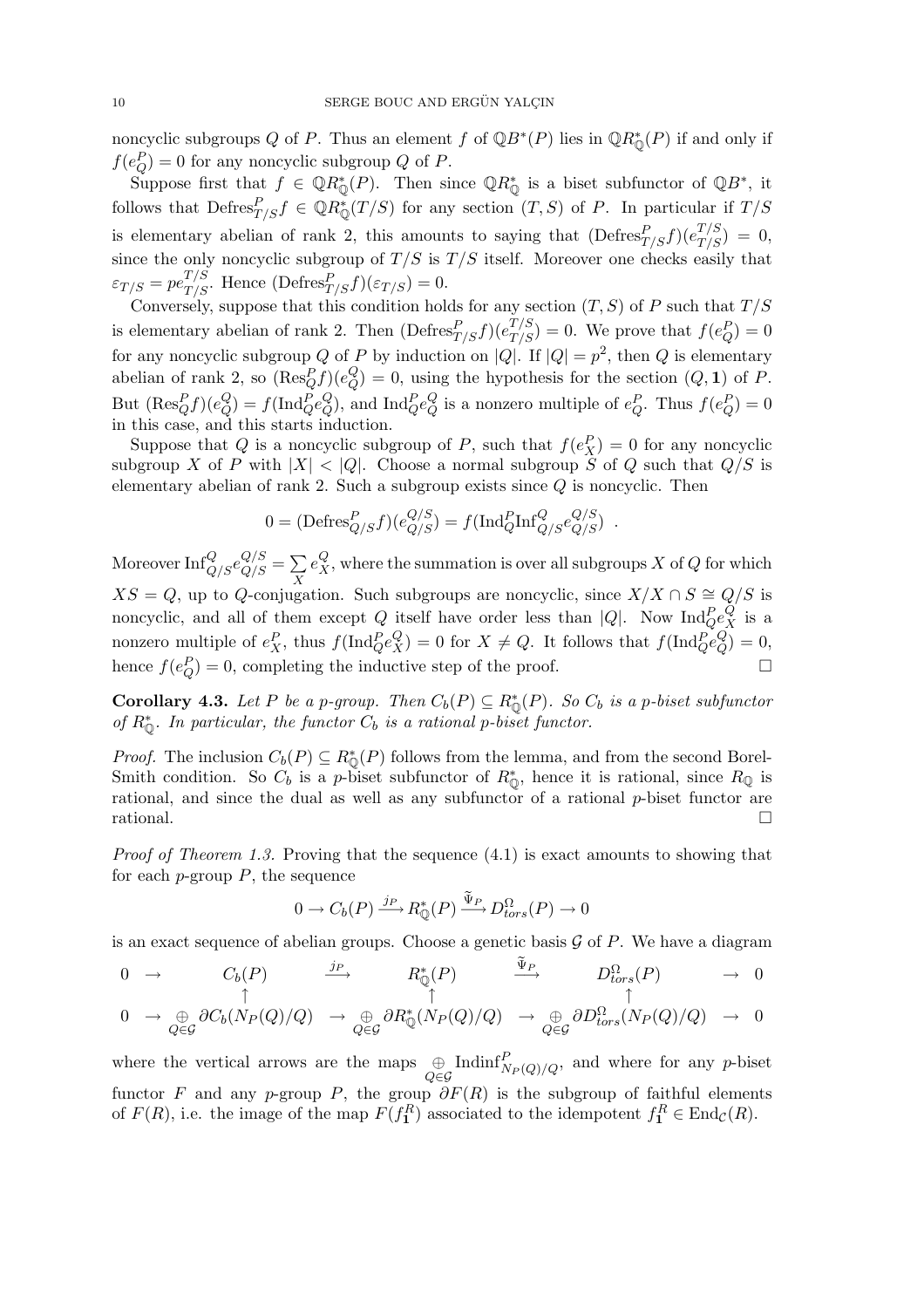The existence of the bottom horizontal maps in this diagram, and the fact that this diagram is commutative, follow from the fact that the maps j and  $\Psi$  are maps of pbiset functors. The vertical maps are, moreover, isomorphisms, because all three  $p$ -biset functors are rational : the functor  $R^*_{\mathbb{Q}}$  is dual to a rational p-biset functor, the functor  $C_b$ is a subfunctor of  $R^*_{\mathbb{Q}}$ , and the functor  $D^{\Omega}_{tors}$  is a quotient of  $R^*_{\mathbb{Q}}$ , since  $\tilde{\Psi}: R^*_{\mathbb{Q}} \to D^{\Omega}_{tors}$  is surjective.

In other words, the above diagram is an isomorphism from the bottom line to the top one. Moreover, the bottom line is the direct sum of sequences

(4.4) 
$$
0 \to \partial C_b(S) \xrightarrow{j_S} \partial R^*_{\mathbb{Q}}(S) \xrightarrow{\tilde{\Psi}_S} \partial D^{\Omega}_{tors}(S) \to 0 ,
$$

where  $S = N_P(Q)/Q$  for  $Q \in \mathcal{G}$ . So all we have to do is to check that this sequence is an exact sequence when  $S$  is a group of normal  $p$ -rank one, and we do this by a case by case inspection. Let  $S$  be a  $p$ -group of normal  $p$ -rank one. Recall that :

- The group S is cyclic if  $p \neq 2$ , or cyclic, generalized quaternion, dihedral of order at least 16, or semi-dihedral if  $p = 2$ .
- (see [14] or [4]) If S is nontrivial, then there is a unique subgroup Z of order p in the center of S. If Q is a subgroup of S not containing Z, then  $Q = 1$  if S is cyclic or generalized quaternion, or  $|Q| \leq 2$  if S is dihedral or semidihedral. The noncentral subgroups of order 2 form a single conjugacy class of subgroups of S if S is semidihedral, and two conjugacy classes of subgroups if  $S$  is dihedral.
- (Proposition 3.7 of [4]) The group S has a unique faithful irreducible rational representation  $\Phi_S$ .
- (Theorem 10.3 of [10]) The group  $\partial D_{tors}^{\Omega}(S)$  is :
	- trivial if  $|S| \leq 2$ , or if S is dihedral.
	- of order 2 if S is cyclic of order at least 3, generated by  $\Omega_{S/1}$ .
	- cyclic of order 4 if S is generalized quaternion, generated by  $\Omega_{S/1}$ .
	- of order 2 if S is semidihedral, generated by  $\Omega_{S/I} + \Omega_{S/I}$ , where I is a noncentral subgroup of order 2 of S.

Now we observe that for any p-group S, the group  $\partial R^*_{\mathbb{Q}}(S)$  is the subgroup of  $R^*_{\mathbb{Q}}(S)$ with basis the elements  $V^*$ , where V is a faithful rational irreducible representation of S, and  $V^*$  is the element of  $B^*(S)$  defined by setting  $V^*(S/R)$  to be equal to the multiplicity  $m(V, \mathbb{Q}S/R)$  of V as a summand of  $\mathbb{Q}S/R$ , for any subgroup R of S. It follows that if S has normal p-rank one, then  $\partial R^*_{\mathbb{Q}}(S) = \mathbb{Z} \Phi_S^*$ .

Now for any finite p-group S, the group  $\partial B^*(S)$  is the group of linear forms  $B(S) \to \mathbb{Z}$ which map to 0 by any proper deflation. But if  $N \leq S$  and  $f \in B^*(S)$ , then for any subgroup  $X/N$  of  $S/N$  one has that

$$
(\text{Def}_{S/N}^P f) \big( (S/N)/(X/N) \big) = f(S/X) .
$$

This means that  $f \in \partial B^*(S)$  if and only if  $f(S/X) = 0$  whenever X contains a nontrivial normal subgroup of S, or equivalently since S is a  $p$ -group, if X intersects the center of S nontrivially. The group  $\partial C_b(S)$  consists of linear forms which satisfy this condition, together with the Borel-Smith conditions.

Suppose first that  $S$  is cyclic of order at most 2. In this case the Borel-Smith conditions are void, so an element f of  $\partial C_b(S)$  has only one possibly nonzero value, namely  $f(S/1)$ , and this value is arbitrary. In other words  $\partial C_b(S) = \partial R^*_{\mathbb{Q}}(S)$  in this case. But  $D^{\Omega}_{tors}(S) = 0$ in this case, so the sequence (4.4) is exact.

Now suppose that  $S$  is cyclic of order at least 3 or generalized quaternion. Then any nontrivial subgroup of S intersects the center of S nontrivially. An element f in  $\partial B^*(S)$ has only one possibly nonzero value, namely  $f(S/1)$ . Thus  $\partial B^*(S) = \mathbb{Z} \omega_{S/1}$ . This is also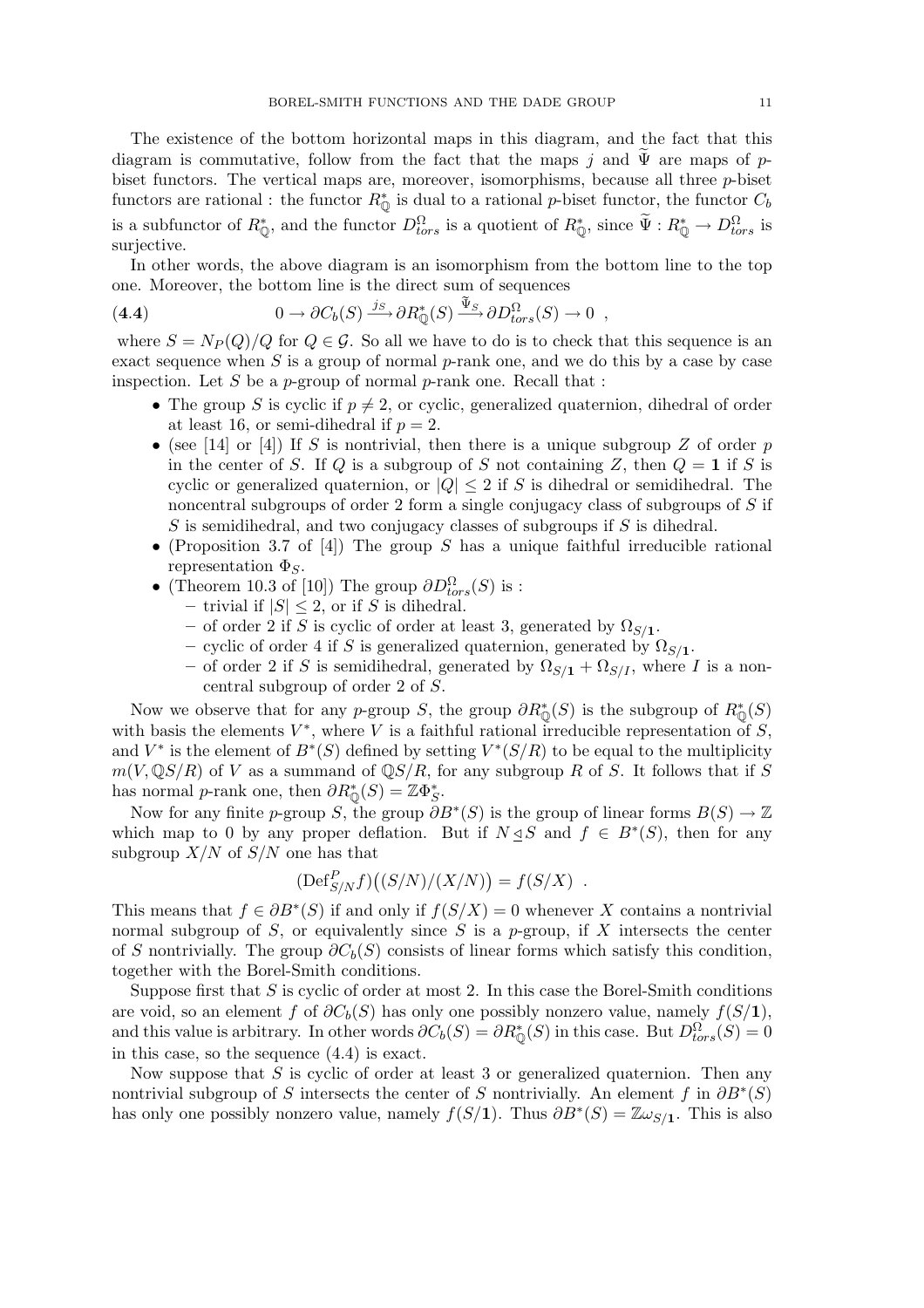equal to  $\partial R^*_{\mathbb{Q}}(S)$ , since the conditions of Lemma 4.2 are trivially true for  $f = \omega_{S/1}$  in this case.

Now  $f \in \partial C_b(S)$  if and only if the additional Borel-Smith condition coming from a section  $(T, 1)$  is fulfilled, where T is cyclic of prime order if S is cyclic of odd order, or cyclic of order 4 if S is a cyclic 2-group, or quaternion of order 8 if S is generalized quaternion, i.e. if  $f(S/1)$  is a multiple of 2 if S is cyclic, or 4 if S is generalized quaternion.

This shows that  $\partial C_b(S)$  is generated by  $m_S \omega_{S/1}$ , where  $m_S = 2$  if S is cyclic, or 4 if S is generalized quaternion. But  $\tilde{\Psi}_S(\omega_{S/1}) = \Omega_{S/1}$ , and the order of  $\Omega_{S/1}$  is precisely 2 if S is cyclic of order at least 3, or 4 if S is generalized quaternion. Hence the sequence  $(4.4)$ is again exact in this case.

Now if S is dihedral of order at least 16, and  $f \in \partial B^*(S)$ , the only possibly nonzero values of f are  $f(S/1)$ ,  $f(S/I)$ , and  $f(S/J)$ , where I and J are noncentral subgroups of order 2 of S, not conjugate in S. The Borel-Smith condition coming from the section  $(E, 1)$ , where E is an elementary abelian subgroup of rank 2 of S containing I, gives  $f(S/1) =$  $2f(S/I)$ , because E contains exactly 2 conjugates of I in S. Similarly  $f(S/I) = 2f(S/J)$ , hence  $f(S/I) = f(S/J)$ . Thus  $f \in R^*_{\mathbb{Q}}(S)$  if and only if  $f(S/\mathbf{1}) = 2f(S/I) = 2f(S/J)$ . The only other nontrivial Borel-Smith condition comes from the section  $(T, 1)$ , where T is the subgroup of order 4 in S. This condition gives that  $f(S/1)$  is even, but this follows from the previous conditions. This shows that  $\partial C_b(S) = \partial R_0(S)$  in this case, generated by the linear form whose nonzero values are 1 at  $S/I$  and  $S/J$ , and 2 at  $S/\mathbf{1}$ . But  $\partial D_{tors}^{\Omega}(S) = 0$ if S is dihedral, and the sequence  $(4.4)$  is exact in this case.

Finally if S is semi-dihedral, and  $f \in B^*(S)$ , then the only possibly nonzero values of f are  $f(S/1)$  and  $f(S/I)$ , where I is a noncentral subgroup of order 2 in S. Now  $f \in \partial R_{\mathbb{Q}}^*(P)$  if and only it satisfies the Borel-Smith condition obtained for the section  $(E, 1)$ , where E is the elementary abelian subgroup of rank 2 containing I. This condition gives  $f(S/\mathbf{1}) = 2f(S/I)$  as in the dihedral case. Hence the generator  $\Phi_S^*$  of  $\partial R^*_{\mathbb{Q}}(S)$  has value 1 at  $S/I$ , 2 at  $S/I$ , and zero anywhere else. Now  $f \in \partial C_b(S)$  if and only if the additional Borel-Smith condition coming from the section  $(T, 1)$  is fulfilled, where T is a quaternion subgroup of order 8 in S. This condition on f is that  $f(S/1)$  is a multiple of 4. So  $\partial C_b(S)$  is generated by  $2\Phi_S^*$ . But also  $\Phi_S^* = \omega_{S/I} + \omega_{S/I}$  in this case, since the multiplicity of  $\Phi_S$  as a summand of  $\mathbb{Q}P/I$  and  $\mathbb{Q}P/I$  is equal to 1 and 2, respectively (Lemma 4.1 of [6]). Thus  $\widetilde{\Psi}_{S}(\Phi_{S}^{*}) = \Omega_{S/I} + \Omega_{S/I}$ , which has precisely order 2 in  $D^{\Omega}(S)$ . Hence the sequence (4.4) is again exact in this case, and this completes the proof of Theorem 1.3, hence also of Theorem 1.2.  $\Box$ 

**Remark 4.5.** It follows from Theorem 1.2 that for any  $p$ -group  $P$ , the map

$$
\prod_{(T,S)\in\Xi(P)} \text{Defres}^P_{T/S} : D^{\Omega}(P) \to \prod_{(T,S)\in\Xi(P)} D^{\Omega}(T/S)
$$

is injective, where  $\Xi(P)$  is the set of sections  $(T, S)$  of P such that  $T/S$  is in  $\Xi$ . This is a weak form of the detection theorem proved by Carlson and Thévenaz for the whole Dade group (Theorem 13.1 of [11]). Conversely, one can give an alternative proof of Theorem 1.2 based on this detection theorem, which comes down to examining the cases of groups in Ξ.

### 5. Proof of Theorem 1.4

Let G be a finite group. In our identification  $C(G) \cong B^*(G)$ , we have until now only considered the additive group structure on  $C(G)$ . But  $C(G)$  has also a natural ring structure, given by pointwise multiplication of superclass functions. We will now consider the group  $C(G)^{\times}$  of units of the ring  $C(G)$ .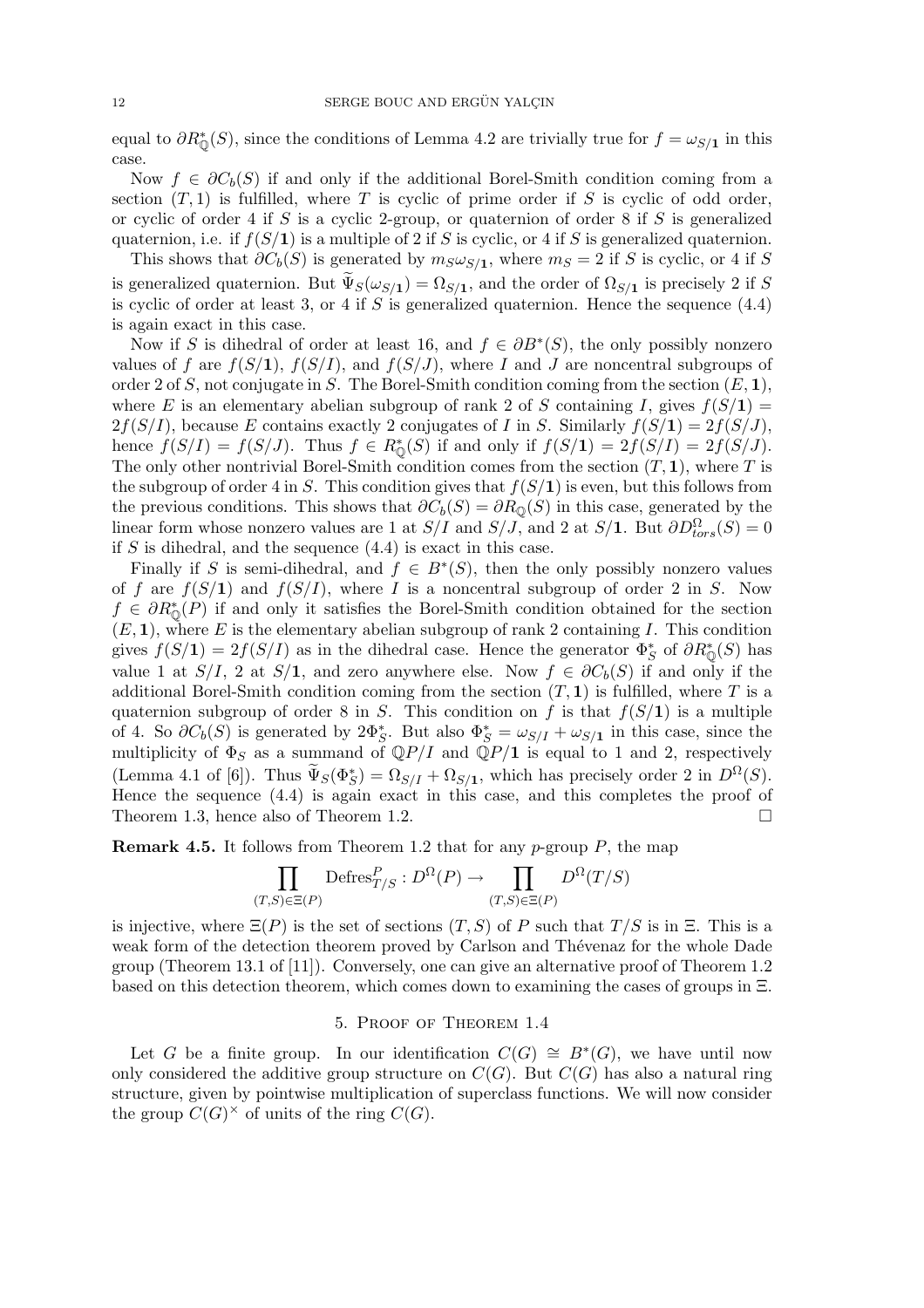Of course, since the units group of the ring Z is  $\{\pm 1\}$ , an element f of  $C(G)$  is in  $C(G)^{\times}$ if and only if f takes values in  $\{\pm 1\}$ . It follows that  $C(G)^{\times}$  is an elementary abelian 2group of rank equal to the number of conjugacy classes of subgroups of G. Hence if we define the exponential map  $\gamma: C(G) \to C(G)^{\times}$  by

$$
\gamma(f)(K) = (-1)^{f(K)}
$$

for any  $f \in C(G)$  and any subgroup K of G, we get a surjective group homomorphism  $C(G) \to C(G)^{\times}$ , which factors as

$$
\gamma:C(G)\to\mathbb{F}_2C(G)\stackrel{\bar{\gamma}}{\to} C(G)^{\times}
$$

where the left map is the mod 2 reduction  $C(G) \to \mathbb{F}_2 C(G)$ , and the map  $\overline{\gamma}$  is a group isomorphism  $\mathbb{F}_2C(G) \to C(G)^{\times}$ .

We can now use this isomorphism to endow the assignment  $G \mapsto C(G)^{\times}$  with a biset functor structure, since  $\mathbb{F}_2 C \cong \mathbb{F}_2 B^*$  is a biset functor. We denote this biset functor by  $C^{\times}$ : in other words, for any finite group G, we set  $C^{\times}(G) = C(G)^{\times}$ . If G and H are finite groups, if U is a finite  $(H, G)$ -biset, and if  $f \in C^{\times}(G)$ , then the value at the subgroup K of H of the superclass function  $C^{\times}(U)(f)$  is obtained by the following formula, similar to 3.4 :

$$
C^{\times}(U)(f)(K) = \prod_{u \in [K \setminus U/G]} f(K^u) .
$$

This formula shows in particular that the embedding of  $B^{\times}(G)$  into  $C^{\times}(G)$  given by the Mark homomorphism (also called the ghost map) is a morphism of biset functors (see Section 5 of [8] for details).

Now composing  $\gamma: C(G) \to C^{\times}(G)$  with the dimension function Dim :  $R_{\mathbb{R}}(G) \to C(G)$ , we obtain the homomorphism

$$
\Theta = \gamma \circ \text{Dim} : R_{\mathbb{R}}(G) \to C^{\times}(G)
$$

which is known as tom Dieck's homomorphism. It is shown by tom Dieck that the image of  $\Theta$  lies in  $B^{\times}(G)$ . Moreover, by a result of Tornehave [13] it is known that tom Dieck's homomorphism is surjective onto  $B^{\times}(G)$  when G is a p-group (see also [14] for an alternative proof). One of the consequences of Tornehave's result is the following :

#### **Proposition 5.1.** Let P be a p-group. Then,  $\gamma$ ¡  $C_b(P)$  $= B^{\times}(P).$

*Proof.* First we show that  $\gamma$ ¡  $C_b(P)$ ) lies in  $B^{\times}(P)$ . Take  $u = \gamma(f)$  with  $f \in C_b(P)$ . Since the image of Dim is equal to  $C_b(P)$  when P is a p-group, there is a virtual real representation  $\xi \in R_{\mathbb{R}}(P)$  such that  $\text{Dim}(\xi) = f$ . This gives  $u = \gamma(f) = \Theta(\xi)$ , so u is in  $B^{\times}(P)$  as desired. Now, the equality im $\gamma = B^{\times}(P)$  follows from Tornehave's result that  $\Theta$  is surjective onto  $B^{\times}(P)$  for a *p*-group.  $\Box$ 

Now, we are ready to prove Theorem 1.4.

*Proof of Theorem 1.4.* Let P be a p-group. Consider the following commuting diagram

$$
0 \longrightarrow C_b(P) \xrightarrow{j_P} C(P) \xrightarrow{\Psi_P} D^{\Omega}(P) \longrightarrow 0
$$
  

$$
\downarrow \gamma|_{C_b(P)} \qquad \downarrow \gamma \qquad \downarrow
$$
  

$$
0 \longrightarrow B^{\times}(P) \longrightarrow C^{\times}(P) \longrightarrow Q(P) \longrightarrow 0
$$

where the first exact sequence is the one given in Theorem 1.2 and  $Q(P)$  denotes the quotient group  $C^{\times}(P)/B^{\times}(P)$ . Taking the mod 2 reduction of the top sequence, we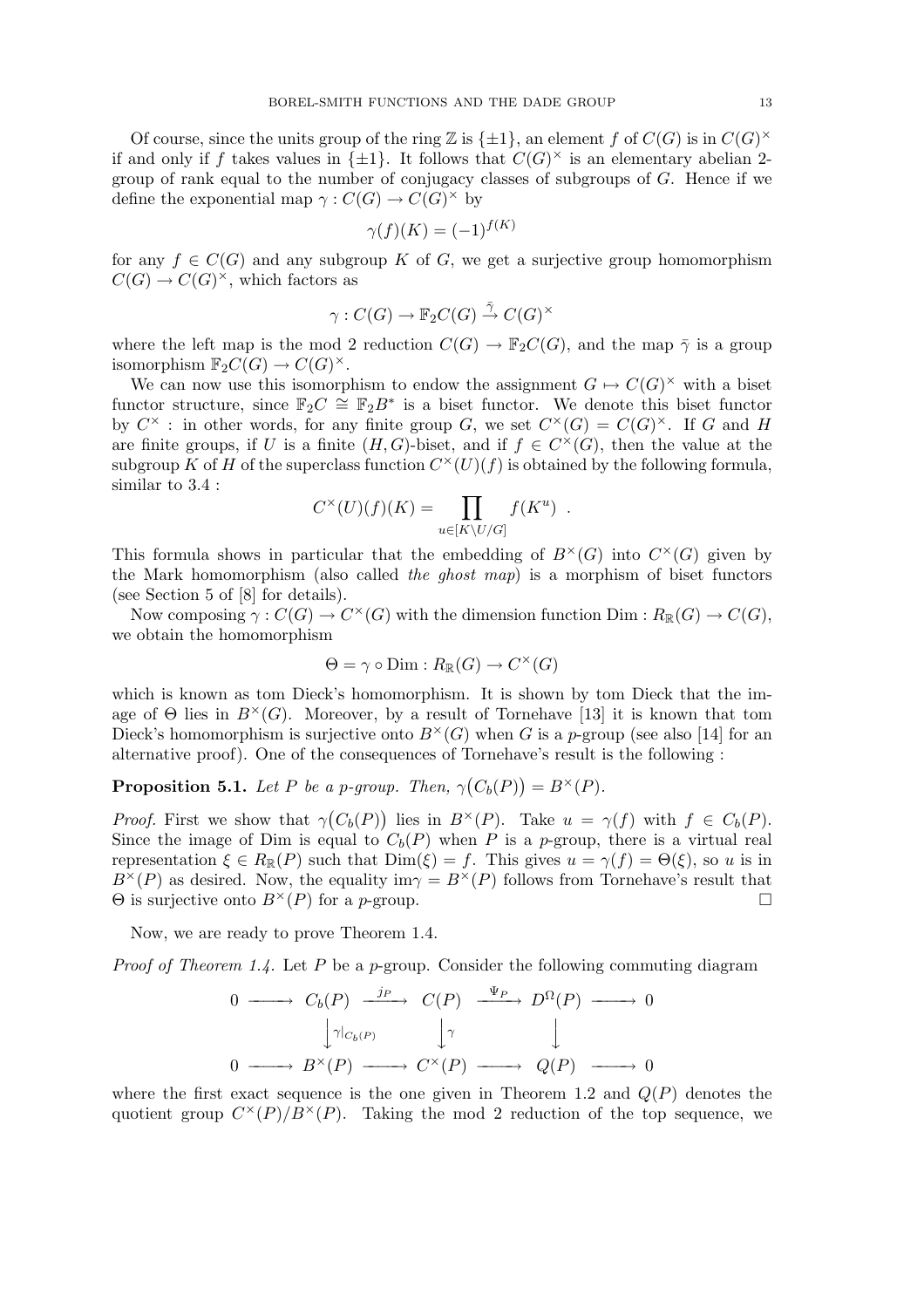obtain

$$
0 \longrightarrow \mathbb{F}_2 C_b(P) / \text{Tor}_{\mathbb{F}_2} D^{\Omega}(P) \longrightarrow \mathbb{F}_2 C(P) \xrightarrow{\Psi_2} \mathbb{F}_2 D^{\Omega}(P) \longrightarrow 0
$$
  

$$
\downarrow \bar{\gamma} |_{C_b(P)} \qquad \qquad \downarrow \bar{\gamma} \qquad \qquad \downarrow
$$
  

$$
0 \longrightarrow B^{\times}(P) \longrightarrow C^{\times}(P) \longrightarrow Q(P) \longrightarrow 0.
$$

Since  $\bar{\gamma}|_{C_b(P)}$  is surjective and  $\bar{\gamma}$  is an isomorphism, all the vertical maps are isomorphisms. Hence,

$$
\ker \Psi_2 \cong \mathbb{F}_2 C_b(P) / \text{Tor}_{\mathbb{F}_2} D^{\Omega}(P) \cong B^{\times}(P).
$$

This completes the proof.  $\Box$ 

**Remark 5.2.** One of the consequences of Theorem 1.4 is that for every p-group  $P$ , there is an exact sequence of elementary abelian groups ( $\mathbb{F}_2$ -vector spaces) of the form

$$
0 \to B^{\times}(P) \to C^{\times}(P) \to \mathbb{F}_2 D^{\Omega}(P) \to 0
$$

where the first map is the ghost map. In [14], it has been shown that  $B^{\times}(P)$  can be characterized as the subspace of  $C^{\times}(P)$  satisfying certain conditions called Yoshida conditions (see Corollary 2.3 of [14]) and that these conditions can be viewed as a set of  $\mathbb{F}_2$ -linear forms coming from certain subquotients of P. The exact sequence above gives that  $\mathbb{F}_2D^{\Omega}(P)$  has a presentation by Yoshida conditions as an  $\mathbb{F}_2$ -vector space.

In the rest of the section, we study the mod 2 reduction of the exact sequence in Theorem 1.3. We prove the following :

Proposition 5.3. Let

$$
0 \to \operatorname{Tor}_{\mathbb{F}_2} D^{\Omega} \to \mathbb{F}_2 C_b \to \mathbb{F}_2 R^*_{\mathbb{Q}} \xrightarrow{\tilde{\Psi}_2} \mathbb{F}_2 D^{\Omega}_{tors} \to 0
$$

be the mod 2-reduction of the exact sequence given in Theorem 1.3. Then, the kernel of  $\tilde{\Psi}_2$ is naturally equivalent to the functor  $B^{\times}$  of units of the Burnside ring.

Proof. Consider the commuting diagram of p-biset functors

$$
\begin{array}{ccccccc}\n0 & \longrightarrow & \ker \widetilde{\Psi}_2 & \longrightarrow & \mathbb{F}_2 R_{\mathbb{Q}}^* & \xrightarrow{\widetilde{\Psi}_2} & \mathbb{F}_2 D_{tors}^{\Omega} & \longrightarrow & 0 \\
& & \downarrow & & \downarrow & & \downarrow \\
0 & \longrightarrow & B^{\times} & \longrightarrow & \mathbb{F}_2 B^* & \xrightarrow{\Psi_2} & \mathbb{F}_2 D^{\Omega} & \longrightarrow & 0 \; .\n\end{array}
$$

Note that by Theorem 1.8 of [5] there is an exact sequence of the form

$$
0 \to R^*_{\mathbb{Q}} \to B^* \to D^{\Omega}/D^{\Omega}_{tors} \to 0.
$$

Since the cokernel  $D^{\Omega}/D_{tors}^{\Omega}$  is torsion free, this still gives us an exact sequence after tensoring with  $\mathbb{F}_2$ . Thus the second vertical map in the above diagram is injective with cokernel equal to  $\mathbb{F}_2 \otimes_{\mathbb{Z}} (D^{\Omega}/D_{tors}^{\Omega})$ . By a similar argument one can see easily that the third vertical transformation is also injective with the same cokernel. So, the first vertical map is an isomorphism by the Snake lemma.  $\Box$ 

Note that as a consequence of Proposition 5.3, we obtain two short exact sequences of p-biset functors :

$$
0 \to B^{\times} \to \mathbb{F}_2 R_{\mathbb{Q}}^* \to \mathbb{F}_2 D_{tors}^{\Omega} \to 0
$$
  

$$
0 \to \text{Tor}_{\mathbb{F}_2} D^{\Omega} \to \mathbb{F}_2 C_b \to B^{\times} \to 0.
$$

¿From the proof of Proposition 5.3, it is easy to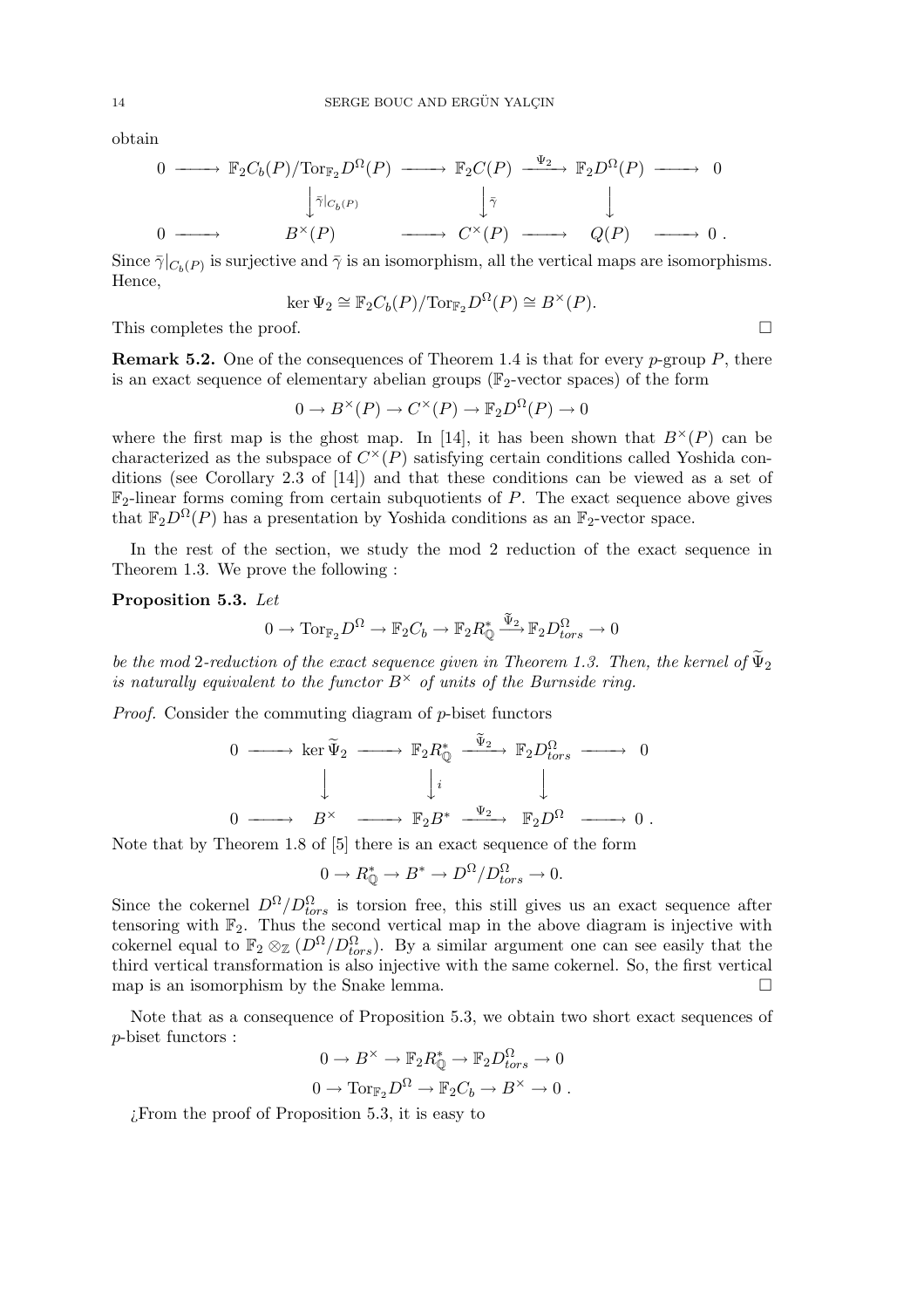see that the second exact sequence is the same as the second exact sequence given in Corollary 1.5. We also observe that the first exact sequence above is the same as the exact sequence given in Proposition 9.11 of [8]. Thus our arguments provide a more natural way to see the exactness of the sequence given there.

Note that when p is an odd prime, the unit group  $B^{\times}(P)$  is equal to  $\{\pm 1\}$  for every  $p$ -group  $P$ , so in this case the second exact sequence above reduces to a sequence of the form

$$
0\to \mathrm{Tor}_{\mathbb{F}_2}D^\Omega\to \mathbb{F}_2C_b\to \Gamma_{\mathbb{F}_2}\to 0
$$

where  $\Gamma_{\mathbb{F}_2}$  denotes the constant functor with values  $\mathbb{F}_2$ . This is closely related to an exact sequence given by Bouc and Thévenaz in  $[9]$ . The exact sequence given there is of the form

$$
0 \to \overline{D}_{tors} \to \mathbb{F}_2 R_{\mathbb{Q}} \to \Gamma_{\mathbb{F}_2} \to 0
$$

where  $\overline{D}_{tors}$  is a quotient of the torsion part of the Dade group. It has been shown by Carlson and Thévenaz ([11] Theorem 13.3) that actually  $\overline{D}_{tors} = D_{tors}$ , and by Theorem 6.2 and Theorem 11.2 of [9], it follows that  $D_{tors} = D_{tors}^{\Omega}$  when p is an odd prime. It is clear from the second sequence above that  $D_{tors}$  is an  $\mathbb{F}_2$ -vector space. So, we can identify  $\text{Tor}_{\mathbb{F}_2}D^{\Omega}$  with  $D_{tors}$ . Thus, it makes sense to ask whether the two above sequences are the same. We have the following :

**Theorem 5.4.** The p-biset functors  $\mathbb{F}_2 C_b$  and  $\mathbb{F}_2 R_0$  are naturally equivalent when p is congruent to 3 modulo 4.

*Proof.* Let P be a p-group with  $p > 2$ . Consider the  $\mathbb{F}_2$ -linear map  $\varphi : \mathbb{F}_2R_{\mathbb{Q}}(P) \rightarrow$  $\mathbb{F}_2C_b(P)$  defined as the linear extension of the assignment  $V \mapsto f_V$  where V is a rational representation of  $P$  and  $f_V$  is the Borel-Smith function given by

$$
f_V(Q) = \frac{2}{p-1} \left( \dim_{\mathbb{Q}} V^Q - \dim_{\mathbb{Q}} V^P \right) + \dim_{\mathbb{Q}} V^P
$$

for every subgroup  $Q \leq P$ . To see that  $f_V(Q)$  is a Borel-Smith function, we first note that when  $Q \leq R$  are two subgroups in P, then  $p-1$  divides  $\dim_{\mathbb{Q}} V^Q - \dim_{\mathbb{Q}} V^R$ . This can be shown by an easy induction and by noting that it is true when  $Q$  has index  $p$  in  $R$  (for a cyclic group H of order p, it is clear that  $\dim_{\mathbb{Q}} W - \dim_{\mathbb{Q}} W^H$  is divisible by  $p - 1$  for every QH-module W.) This shows in particular that  $f_V(Q)$  is an integer for all  $Q \leq P$ . It also shows that for every  $Q \leq R$  with  $|R: Q| = p$ , we have  $f_V(Q) \equiv f_V(R) \mod 2$ . To show that  $f_V$  also satisfies the Borel-Smith conditions coming from  $\mathbb{Z}/p\mathbb{Z}\times\mathbb{Z}/p\mathbb{Z}$  sections, we just notice that  $f_V$  is a linear combination (with rational coefficients) of two Borel-Smith functions, namely  $DimV$  and a constant function. So, it satisfies these Borel-Smith conditions as well.

Now, we need to verify that  $\varphi$  commutes with biset action. For this, it is enough to show that for any  $(P, R)$ -biset U and an  $\mathbb{Q}R$ -module V, the equality

$$
C(U)f_V(Q) = f_{\mathbb{Q}U \otimes_{\mathbb{Q}R}V}(Q)
$$

holds for every  $Q \leq P$ . Since the assignment  $V \to \text{Dim } V$  commutes with the biset action, we have

$$
f_{\mathbb{Q}U\otimes_{\mathbb{Q}R}V}(Q) - C(U)f_V(Q) = \frac{p-3}{p-1} \Big(\dim_{\mathbb{Q}}(\mathbb{Q}U\otimes_{\mathbb{Q}R}V)^P - \sum_{u\in Q\setminus U/R} \dim_{\mathbb{Q}}V^R\Big) = \frac{p-3}{p-1} \Big(\text{Dim}(\mathbb{Q}U\otimes_{\mathbb{Q}R}V)(P) - |Q\setminus U/R| \dim_{\mathbb{Q}}V^R\Big) .
$$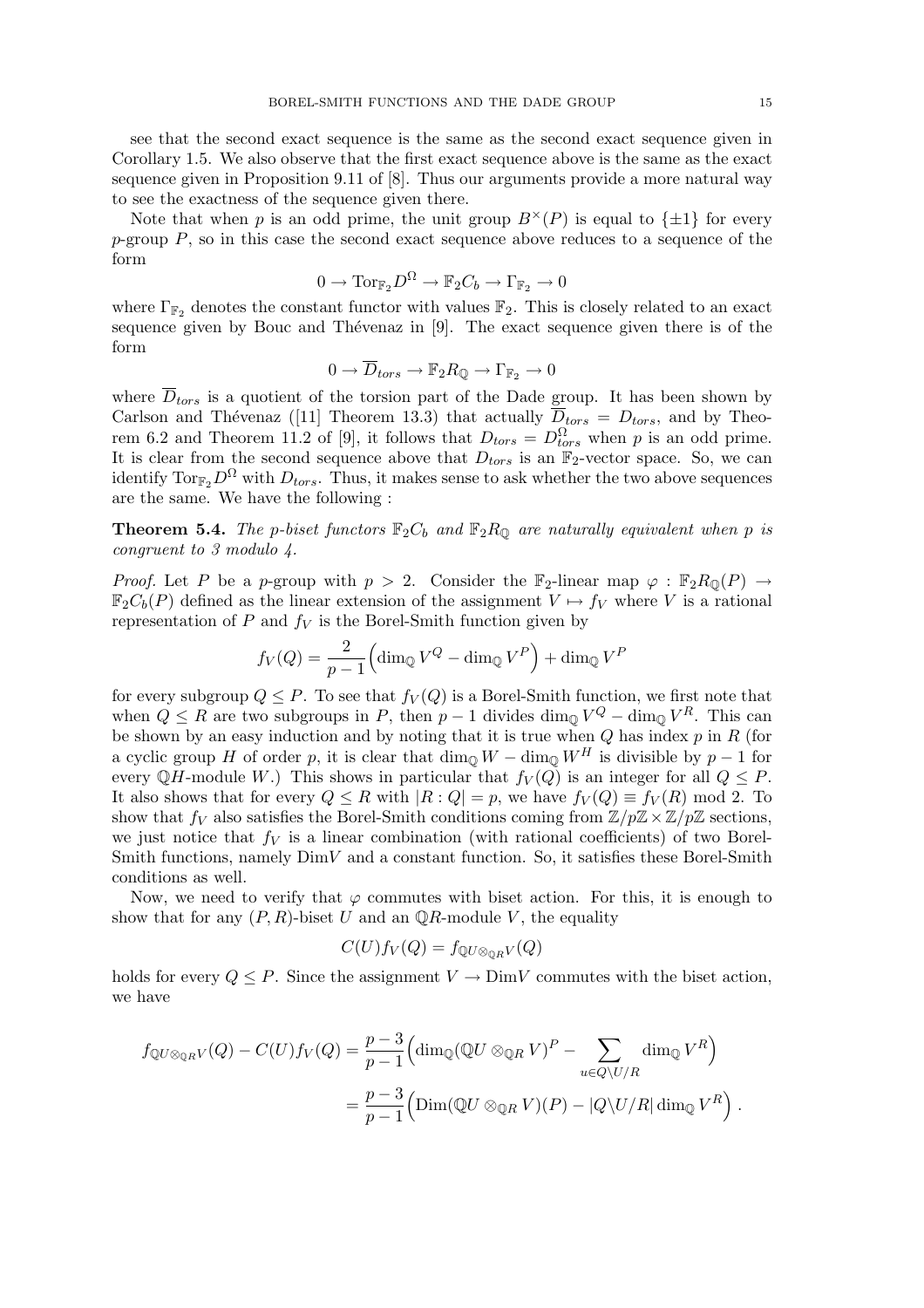Since  $p-3$  is a multiple of 4, and since  $4R^*_{\mathbb{Q}} \subseteq 2C_b$ , it is enough to show that the difference

$$
D = \text{Dim}({\mathbb Q} U \otimes_{{\mathbb Q} R} V)(P) - |Q \backslash U/R| \dim_{{\mathbb Q}} V^R
$$

is divisible by  $p-1$ . But this follows from the fact that the function DimV is constant modulo  $(p-1)$ , and that there exists a constant biset functor modulo  $p-1$ . In other words,

$$
\begin{array}{rcl}\n\text{Dim}(\mathbb{Q}U \otimes_{\mathbb{Q}R} V)(P) & = & \left(C(U)\text{Dim}V\right)(P) = \sum_{u \in P \setminus U/R} \dim_{\mathbb{Q}} V^{P^u} \\
& \equiv & |P \setminus U/R| \dim_{\mathbb{Q}} V \pmod{(p-1)}\n\end{array}
$$

Since  $\dim_{\mathbb{Q}} V^R$  is also equal to  $\dim_{\mathbb{Q}} V$  modulo  $p-1$ , we have that

$$
D \equiv (|P\backslash U/R| - |Q\backslash U/R|) \dim_{\mathbb{Q}} V
$$

modulo p − 1. But  $|P\setminus U/R| - |Q\setminus U/R|$  is divisible by p − 1 : this easily follows from the fact that for a cyclic group H of order p, the difference  $|W| - |W/H|$  is divisible by  $p - 1$ for every H-set W. Thus  $D \equiv 0$  modulo  $p - 1$ , as was to be shown.

Finally, the fact that  $\varphi$  is an isomorphism follows from the general theory for rational biset functors. It is easy to see that both of these functors are rational and so it is enough to check the isomorphism on genetic sections, i.e. on  $p$ -groups of normal  $p$ -rank one, which are cyclic, in this case. For cyclic groups it is very easy to verify that  $\varphi$  is an isomorphism by direct calculation.  $\Box$ 

**Remark 5.5.** In the case  $p \equiv 1 \pmod{4}$ , then it is easy to check that the constant functions form a subfunctor of  $\mathbb{F}_2 C_b$ , isomorphic to  $\Gamma_{\mathbb{F}_2}$ . Since  $\mathbb{F}_2 R_{\mathbb{Q}}$  has no such subfunctor (Corollary 8.4 of [9]), it follows that the functors  $\mathbb{F}_2R_{\mathbb{Q}}$  and  $\mathbb{F}_2C_b$  are not isomorphic in this case.

We conclude the following

Corollary 5.6. If  $p \equiv 3 \pmod{4}$ , then the following two exact sequences are isomorphic:

$$
0 \to \operatorname{Tor}_{\mathbb{F}_2} D^{\Omega} \to \mathbb{F}_2 C_b \to B^{\times} \to 0,
$$
  

$$
0 \to D_{tors} \to \mathbb{F}_2 R_{\mathbb{Q}} \to \Gamma_{\mathbb{F}_2} \to 0.
$$

*Proof.* Since  $2 \mid p-1$ , the functor  $\mathbb{F}_2R_{\mathbb{Q}}$  has a unique proper non-zero subfunctor, by Corollary 8.4 of [9]. Since each of the functors  $\text{Tor}_{\mathbb{F}_2}D^{\Omega}, B^{\times}, D_{tors}$  and  $\Gamma_{\mathbb{F}_2}$  is non zero, it follows that the isomorphism  $\mathbb{F}_2R_{\mathbb{Q}} \to \mathbb{F}_2C_b$  of Theorem 5.4 maps the subfunctor  $D_{tors}$  of  $\mathbb{F}_2R_{\mathbb{Q}}$  to the subfunctor  $\operatorname{Tor}_{\mathbb{F}_2}\tilde{D}^{\Omega}$  of  $\mathbb{F}_2C_b$ , and induces the isomorphism  $\Gamma_{\mathbb{F}_2} \to B^{\times}$ .  $\Box$ 

Acknowledgements : We wish to thank the referee for her/his detailed report on the first version of this paper, and for making many useful suggestions to improve it.

### **REFERENCES**

- [1] J.L. Alperin, A construction of endo-permutation modules J. Group Theory, 4 (2001), 3-10.
- [2] S. Bouc, Foncteurs d'ensembles munis d'une double action J. Algebra, 183 (1996), 664-736.
- [3] S. Bouc, *Tensor induction of relative syzygies*, J. Reine Angew. Math., **523** (2000), 113-171.
- [4] S. Bouc, The functor of rational representations for p-groups, Adv. Math., **186** (2004), 267-306.
- [5] S. Bouc, A remark on the Dade group and the Burnside group, J. Algebra, 279 (2004) 180-190.
- [6] S. Bouc, Biset functors and genetic sections for p-groups, J. Algebra, 284 (2005) 179-202.
- [7] S. Bouc, *The Dade group of a p-group*, Inv. Math. 164 (2006) 189-231.
- [8] S. Bouc, *The functor of units of Burnside rings for p-groups*, to appear in Commentarii Mathematici Helvetici.
- [9] S. Bouc and J. Thévenaz, *The group of endo-permutation modules*, Invent. Math., 139 (2000), 275-349.